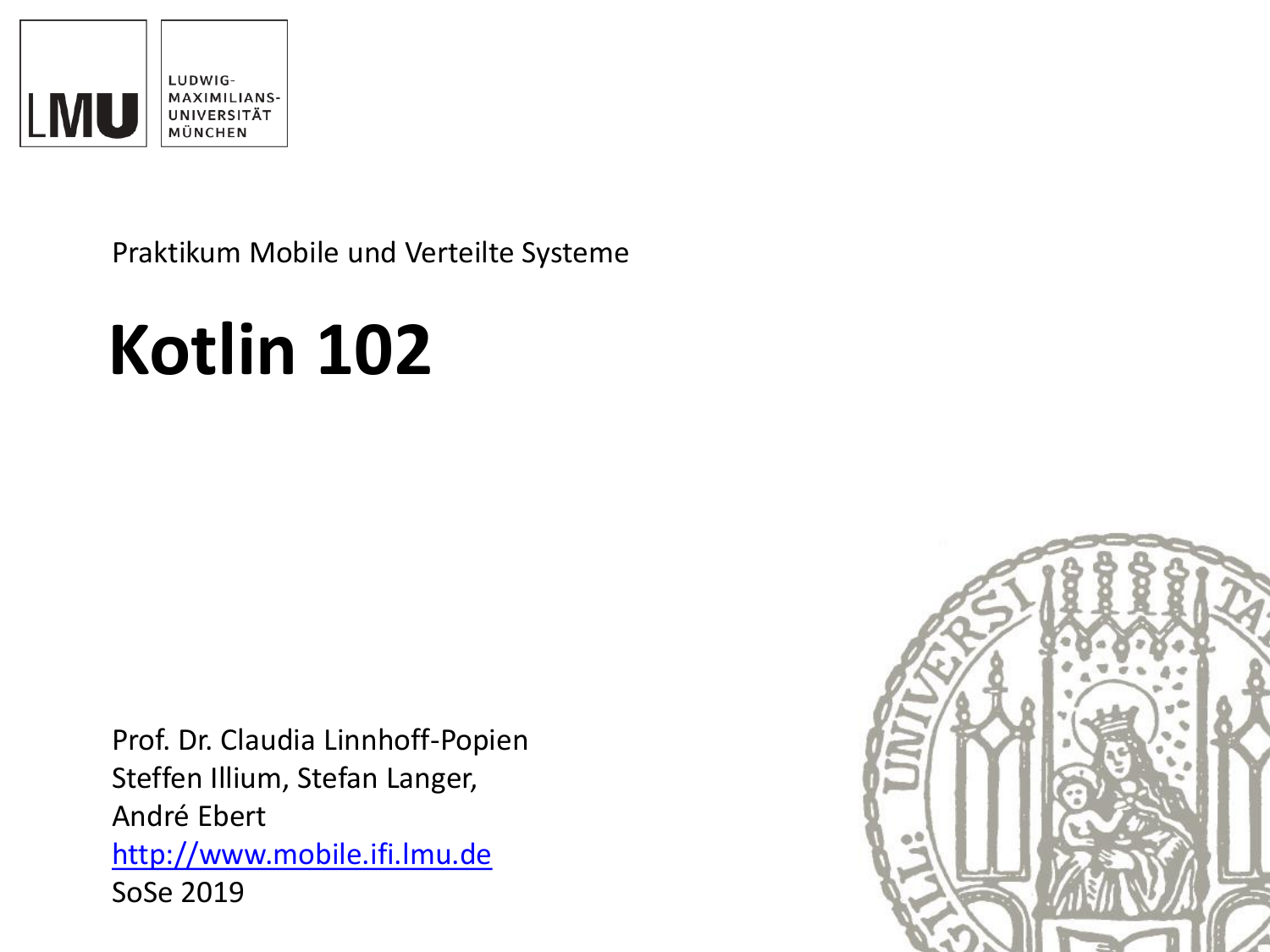

Today we're announcing another big step: Android development will become increasingly Kotlin-first. Many new Jetpack APIs and features will be offered first in Kotlin. If you're starting a new project, you should write it in Kotlin; code written in Kotlin often mean much less code for you–less code to type, test, and maintain. And we're continuing to invest in tooling, docs, trainings and events to make Kotlin even easier to learn and use.

• Source:

https://android-developers.googleblog.com/2019/05/google-io-[2019-empowering-developers-to-build-experiences-on-Android-Play.html](https://android-developers.googleblog.com/2019/05/google-io-2019-empowering-developers-to-build-experiences-on-Android-Play.html)



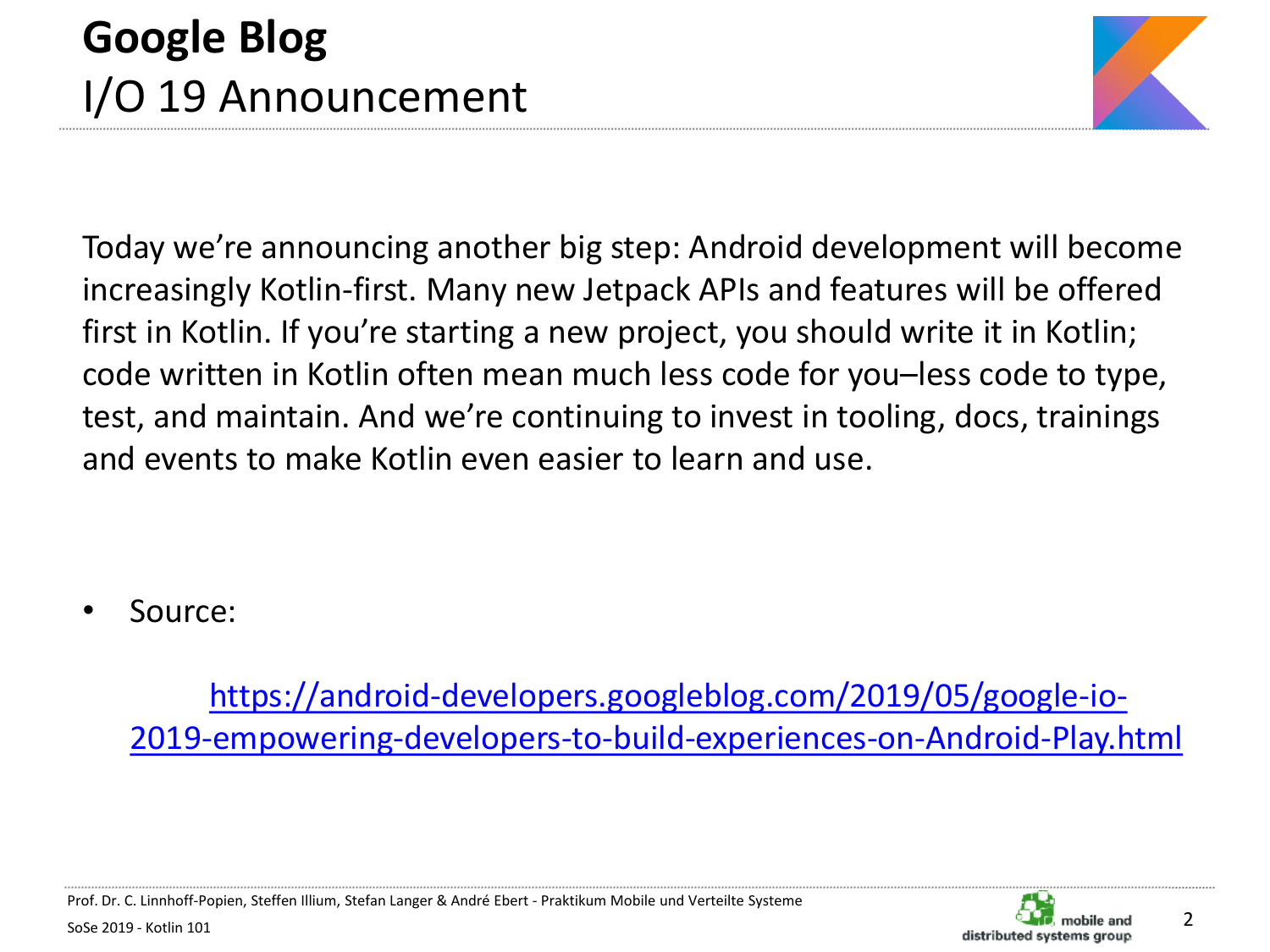# **Section 5: Functions**

#### Content

Def:

In programming, a named section of a program that performs a specific task. In this sense, a function is a type of procedure or routine.

- $-$  Defining and Calling Functions (fun  $x()$ {};  $x()$ )
- Default Arguments (var=0)



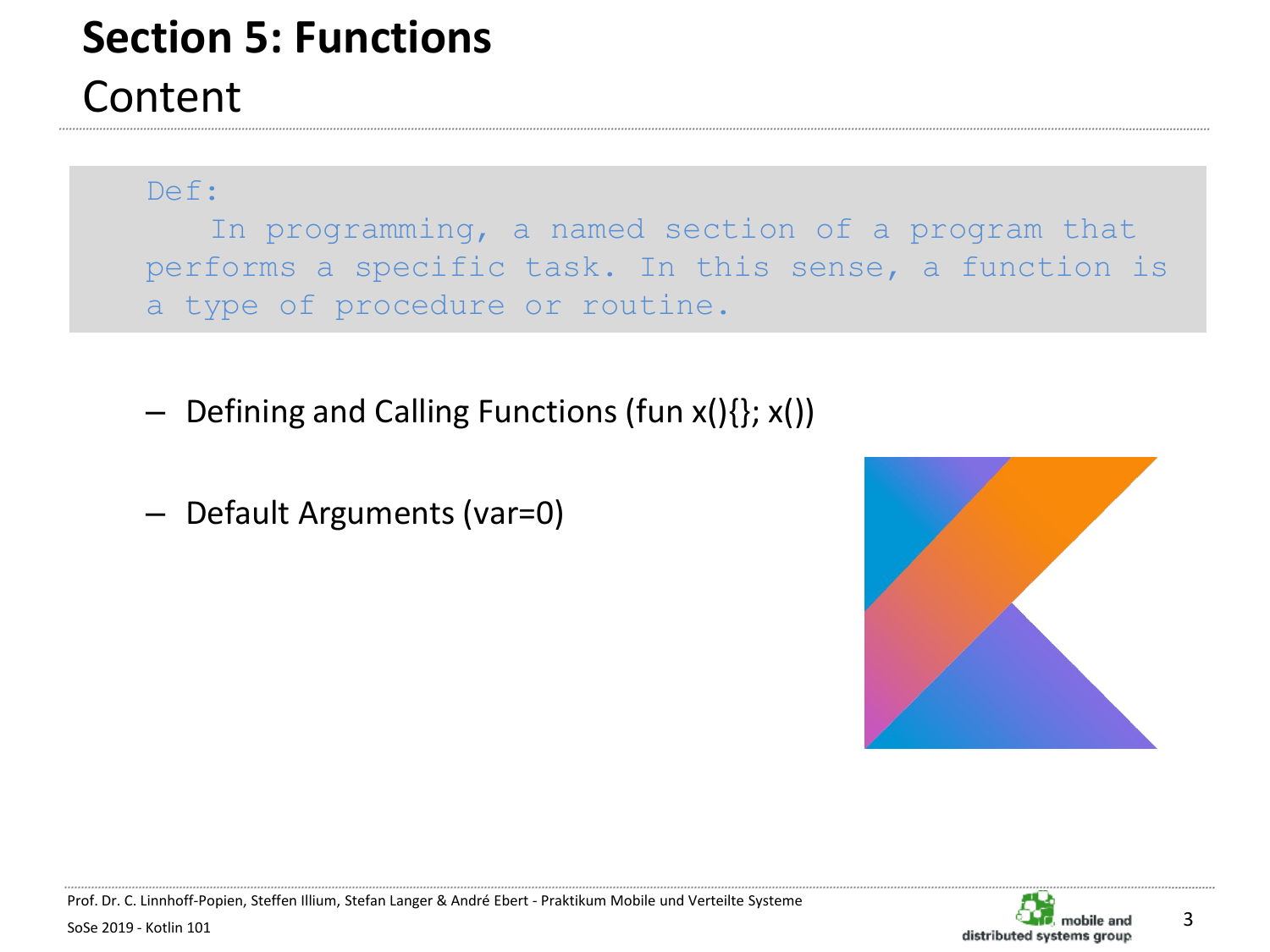# **Functions** Defining and Calling Functions



```
fun functionName(para1: Type1, ..., paraN: TypeN): Type
    // Method Body
}
```
- Every function declaration starts with the **fun** keyword, has a function **name**, a list of **comma-separated parameters**, an optional **return type**, and a **method body**. The function parameters must be explicitly typed.
- Example:

```
fun avg(a: Double, b: Double): Double {
    return (a + b)/2}
```
• Function call by name and passing of parameters

```
avg(4.6, 9.0) // 6.8
```
4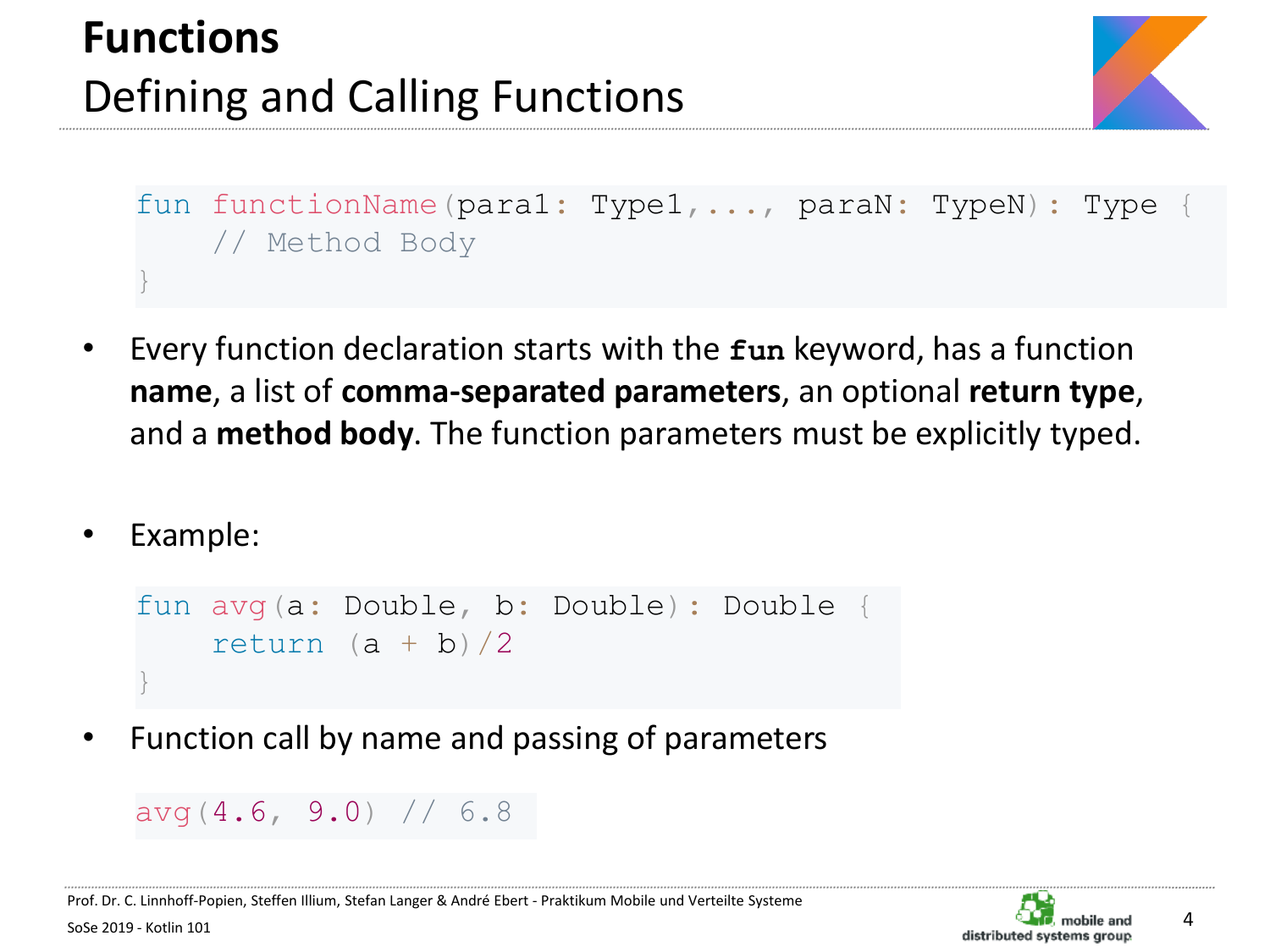# **Functions** Single Expression Functions

• Return type and curly braces can be omitted if the function returns a single expression

```
// Declaration
fun avg(a: Double, b: Double) = (a + b)/2//Call
avg(10.0, 20.0) // 15.0
```
- Return types are inferred by the compiler
- Functions which don't return anything has a return type of  $Unit$ . Unit corresponds to void in Java.
- **Return Type Declaration of Unit is optional**

```
fun printAverage(a: Double, b: Double) {
     println("Avg of (\frac{5}{4}, \frac{5}{8}) = \frac{5}{4} (a + b) / 2")
}
```
5

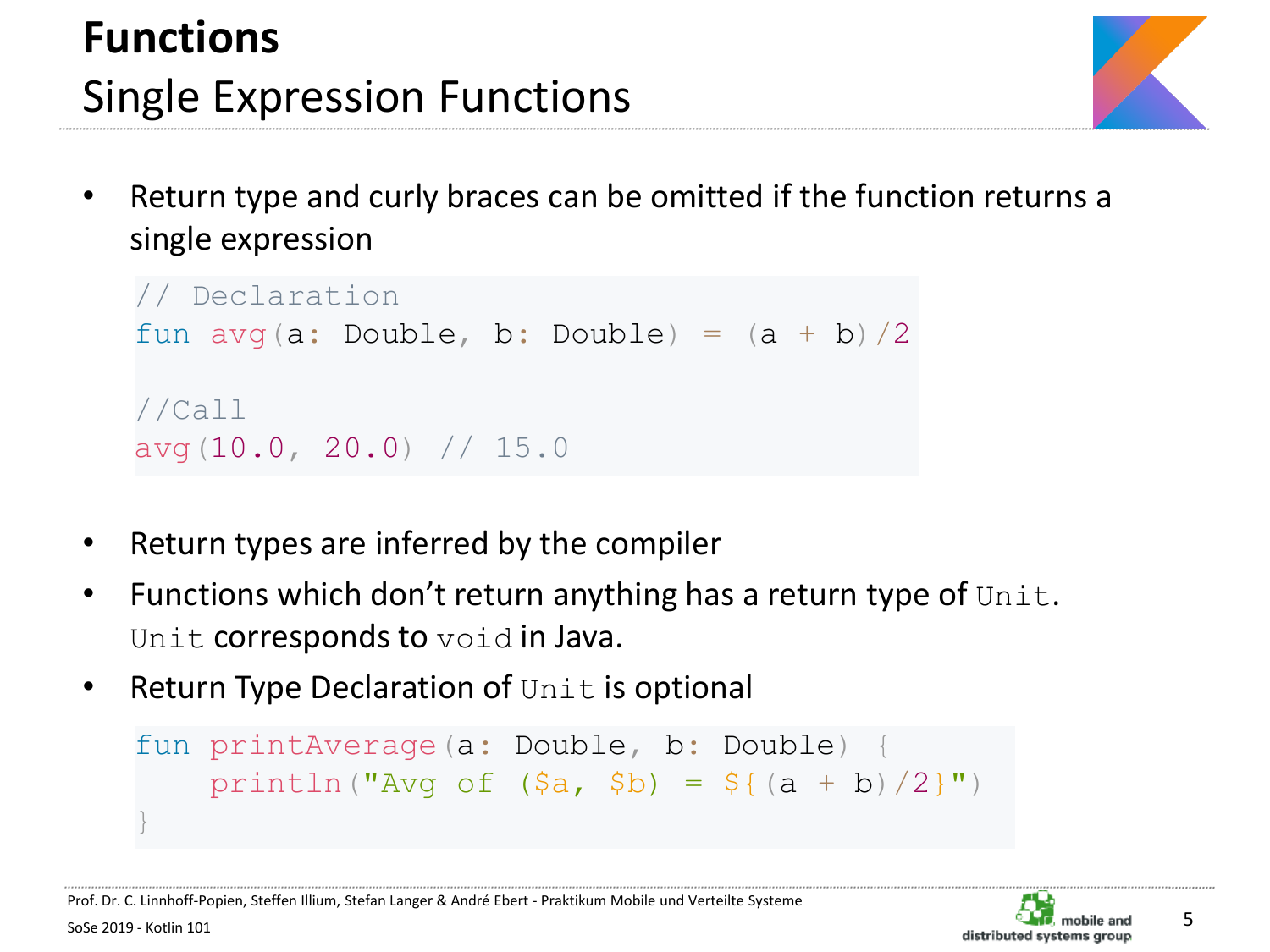# **Functions** Default Arguments



Specification of default values for function parameters

```
fun display(message: String, name: String = \sqrt{s}tudent")
    println("Hello $name, $message")
}
```

```
Display%("welcome to MSP")
// Hello Student, welcome to MSP
```
Possible collision with positional arguments

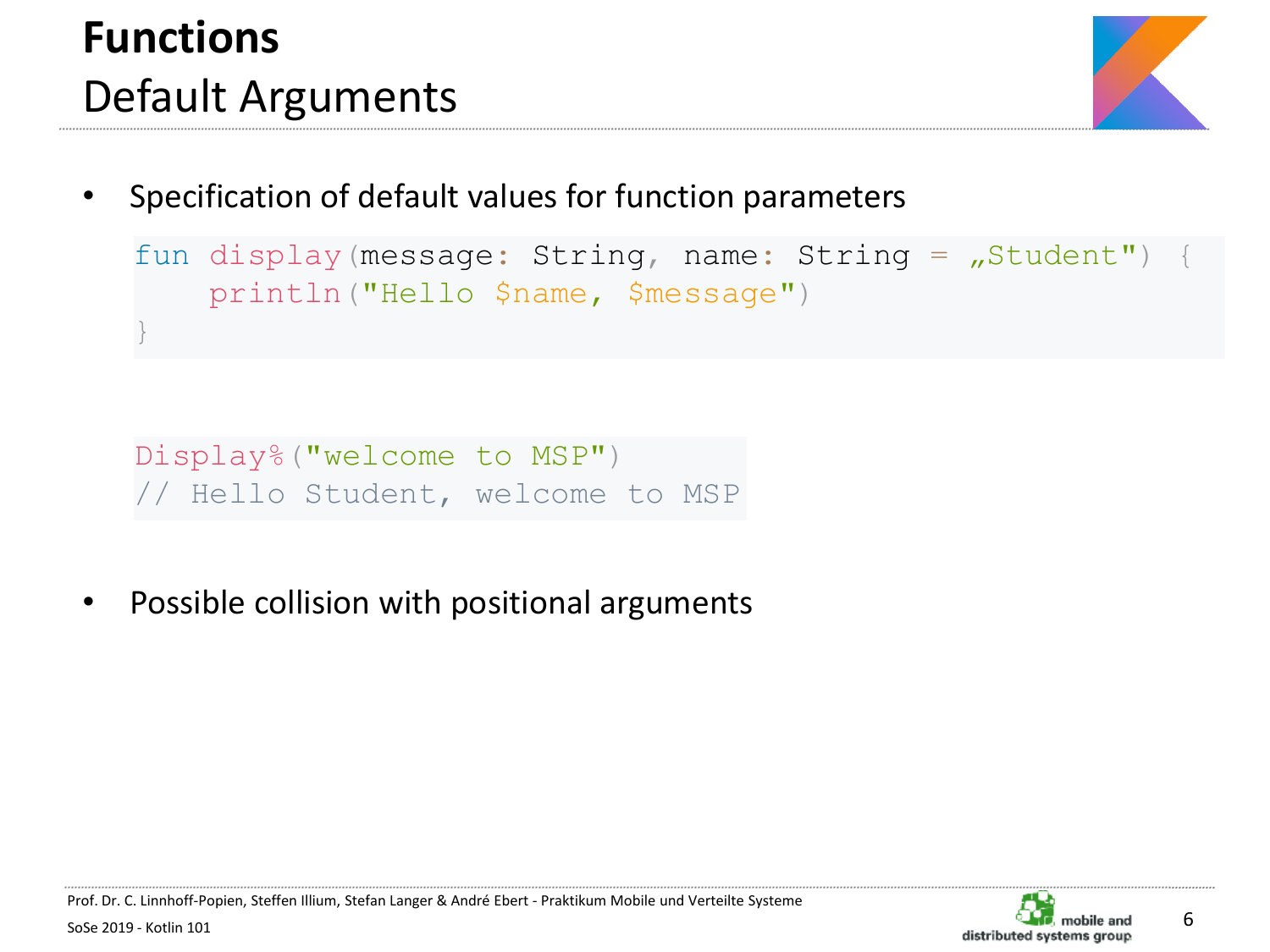# **Functions** Named Arguments



• More readable function calls

```
displayGreeting(message="welcome to MSP")
// Hello Student, welcome to MSP
```
• Passing of parameter values selectively if other parameters have default values

```
fun display(message: String = "i hope you like it"
,
            name: String)
   println("Hello $name, $message")
}
```
- Positional arguments can be skipped with named passing
- Positional arguments are placed before the named arguments

```
displayGreeting("Yorik"
, message="welcome to MSP")
// Hello Yorik, welcome to MSP
```
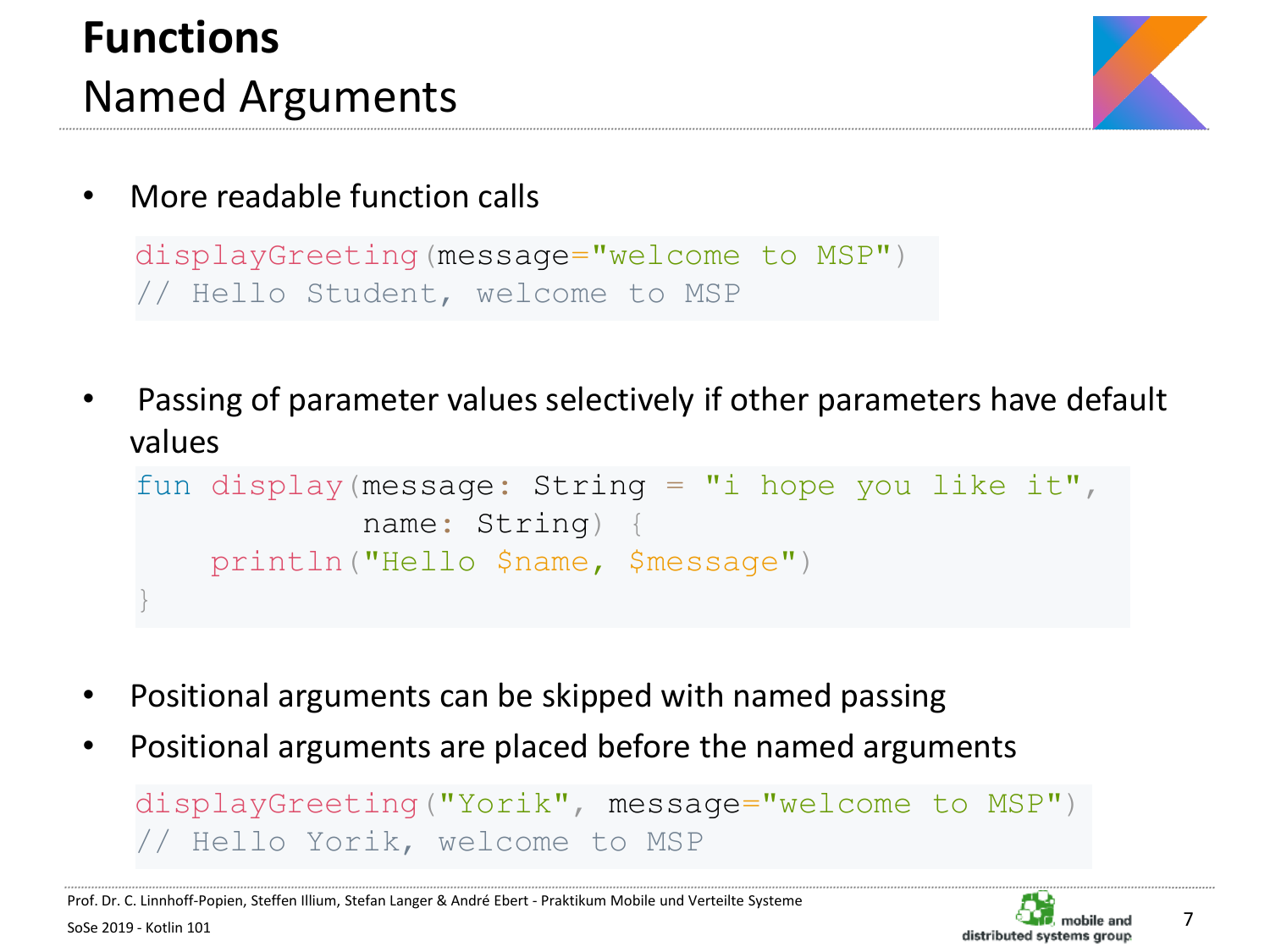# **Functions** Variable Number of Arguments



- Passing a variable number of arguments to a function by declaring the function with a vararg parameter
- A vararg parameter is internally represented as Array<T>

```
fun sum(vararg numbers: Double): Double {
    var sum: Double = 0.0
    for(number in numbers) {
        sum += number
    }
    return sum
}
```

```
sum(1.5, 2.0)
\frac{1}{2} Result = 3.5
sum(1.5, 2.0, 3.5, 4.0, 5.8, 6.2)
// Result = 23.0
```
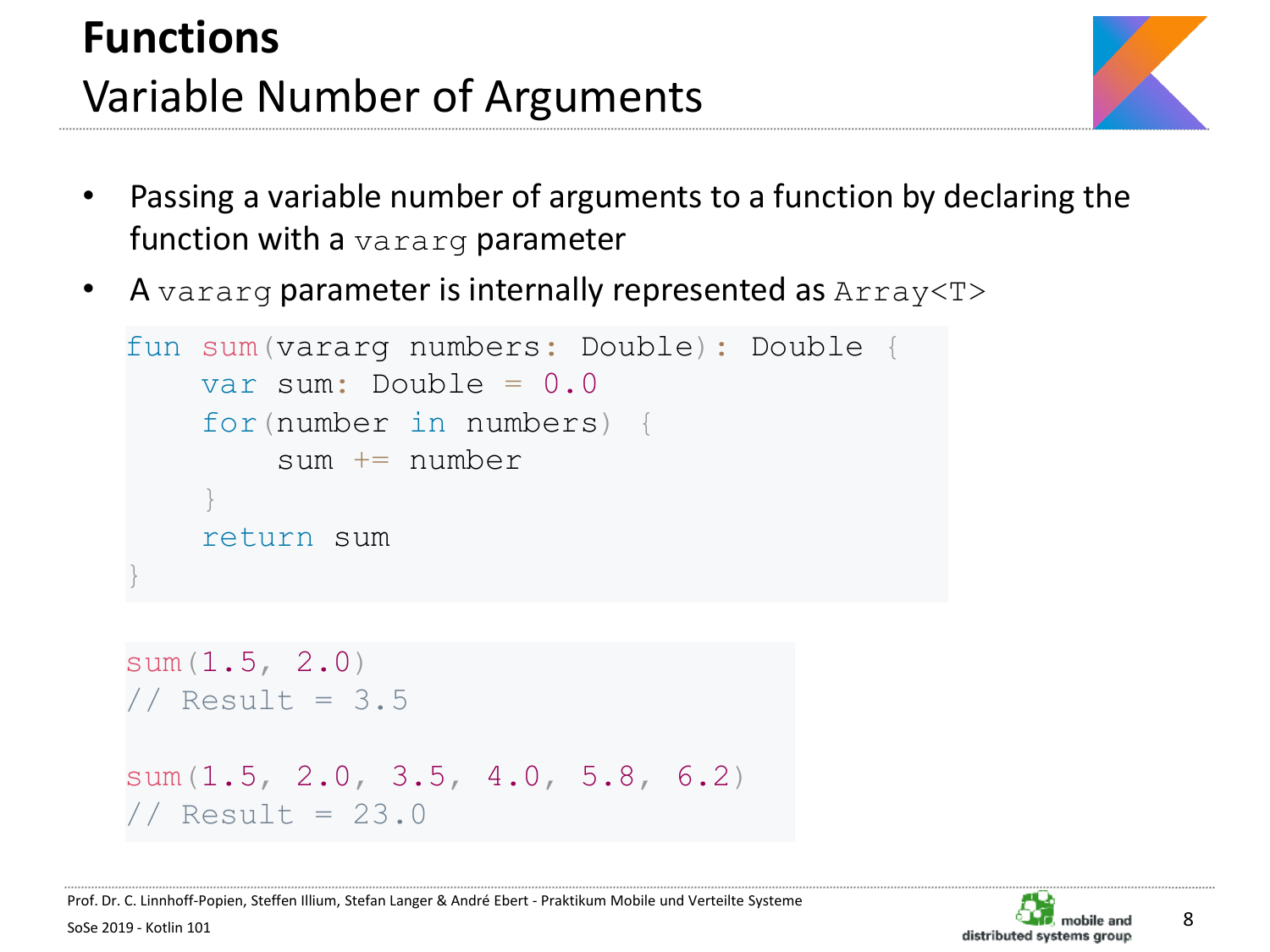# **Functions** Variable Number of Arguments II



- A function may have only one vararg parameter.
- Other parameters following the vararg parameter are passed using the named argument syntax

```
fun sum (vararg numbers: Double, 
         initialSum: Double = 0.0): Double {
    var sum = initialSum
    for(number in numbers) {
        sum += number
    }
    return sum
}
```
 $sum(1.5, 2.5, initialSum=100.0)$  // Result = 104.0

It is possible to pass a array using the spread operator

```
val a = doubleArrayOf(1.5, 2.6, 5.4)sum(*a) // Result = 9.5
```
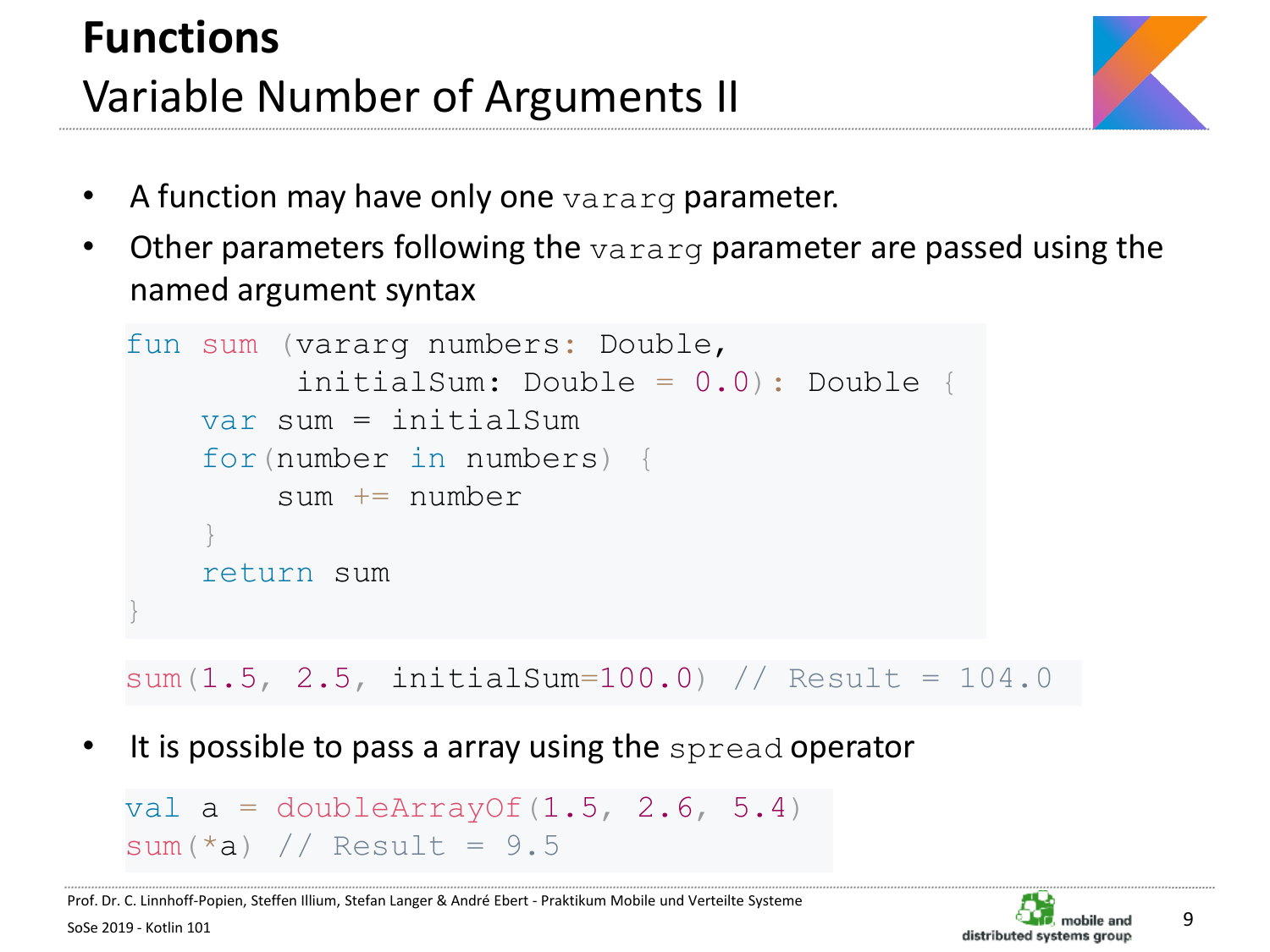## **Functions** Infix Notation



- Transformation of function which require a single argument
- Omitting of braces and bodies
- It is characterized by the placement of operators between operands
- Example: the plus sign in  $2 + 2$ .

```
val c1 = 5.0val c2 = 7.0// Usual call
c1.add(c2)
// Infix call
c1 add c2 
// produces - 12.0
```
More Information:

[callicoder.com/kotlin-infix-notation](https://www.callicoder.com/kotlin-infix-notation/)

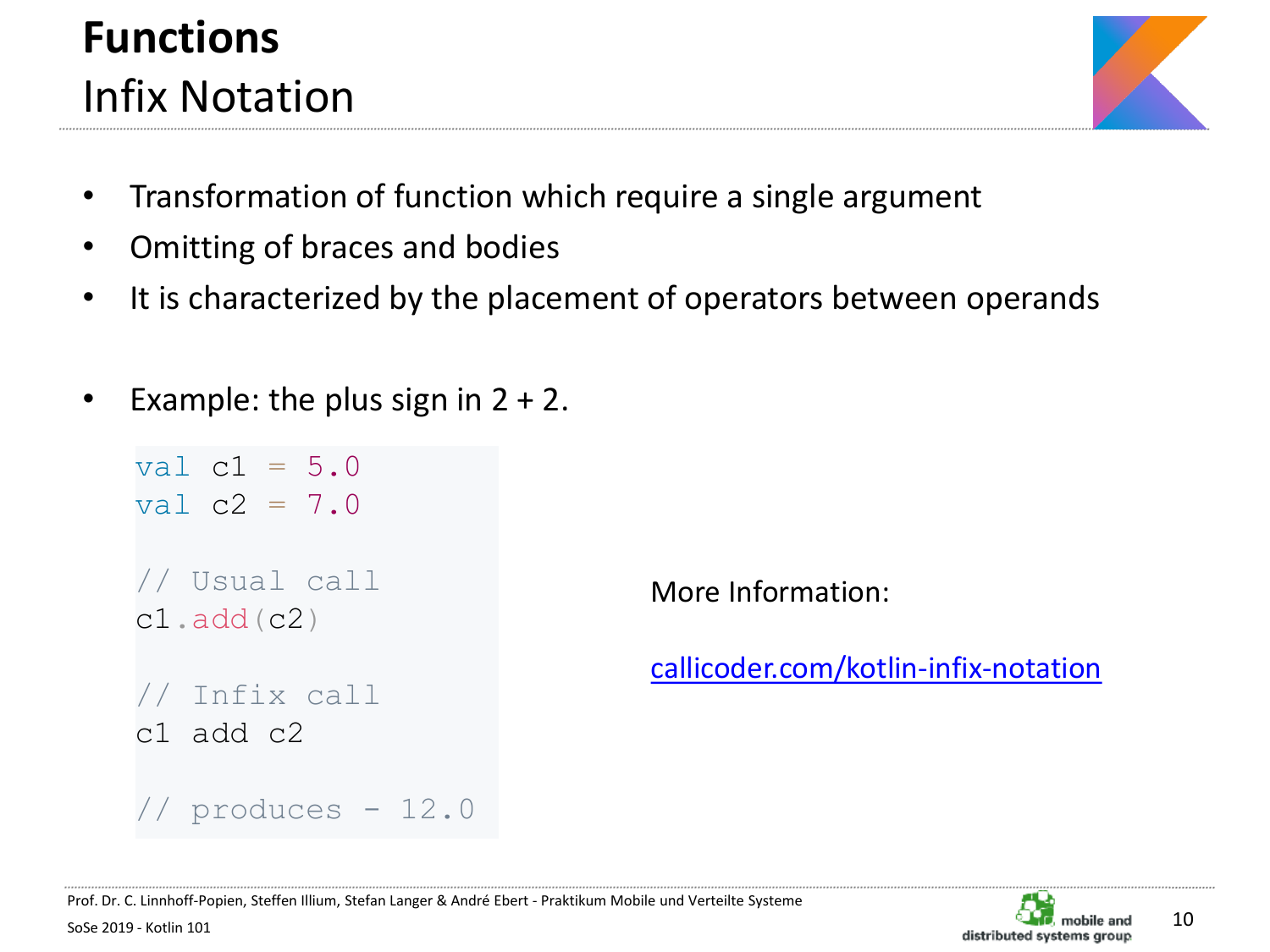#### **Section 6: OOP** Content

#### Def:

Object-oriented programming (OOP) is a programming paradigm based on the concept of "objects", which can contain data, in the form of attributes, and code, in the form of methods. A class is a blueprint for creating objects of similar type.

- Classes and Objects
	- Getters and Setters
	- Inheritance
- Abstract Classes
- Data Classes

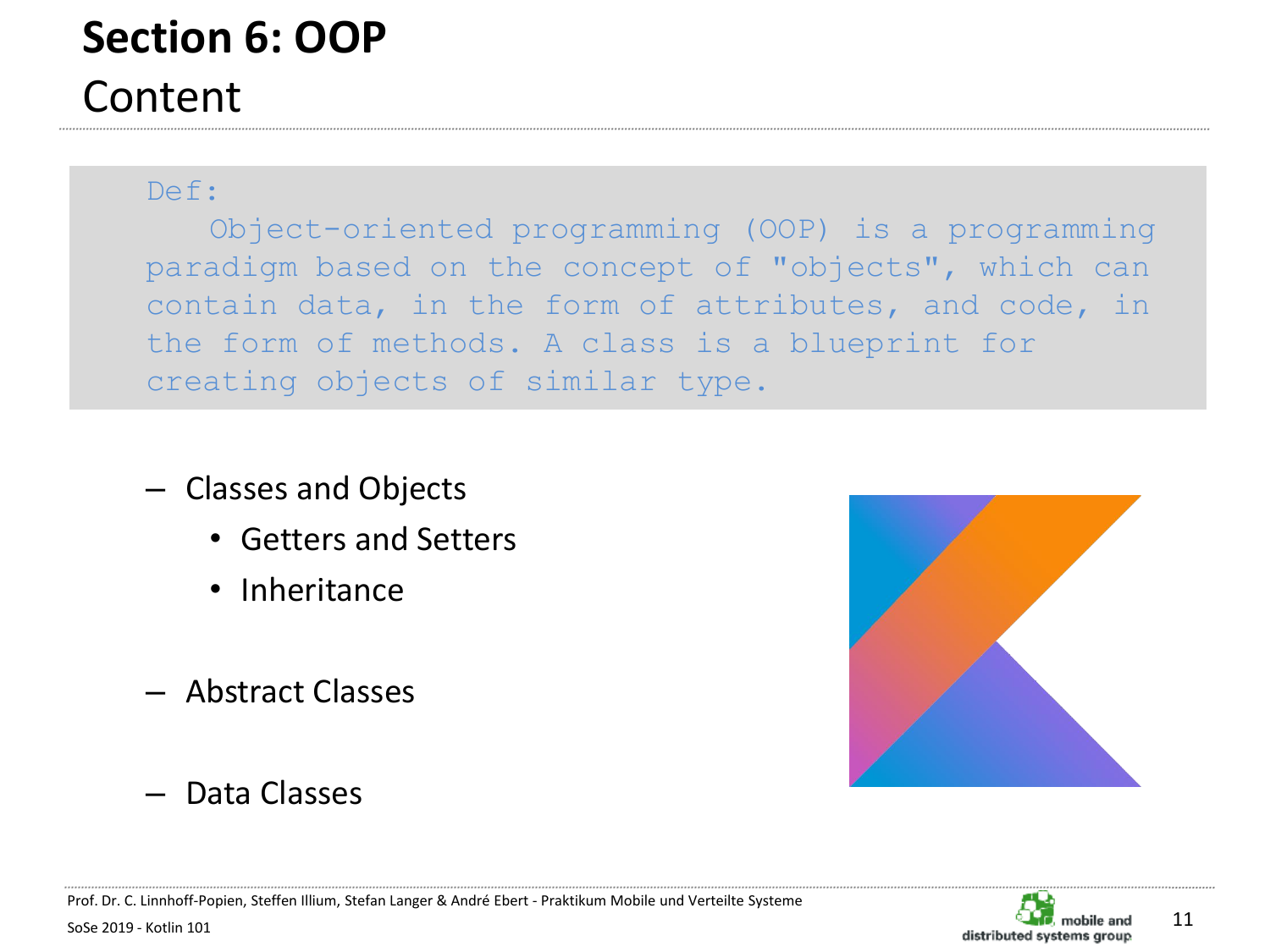



- Creating classes using the class keyword class Person { }
- … or without curly braces

class Person

Initialization using the default constructor:

```
val person = Person()
```
 $\dots$  there is no  $new$  keyword in Kotlin.

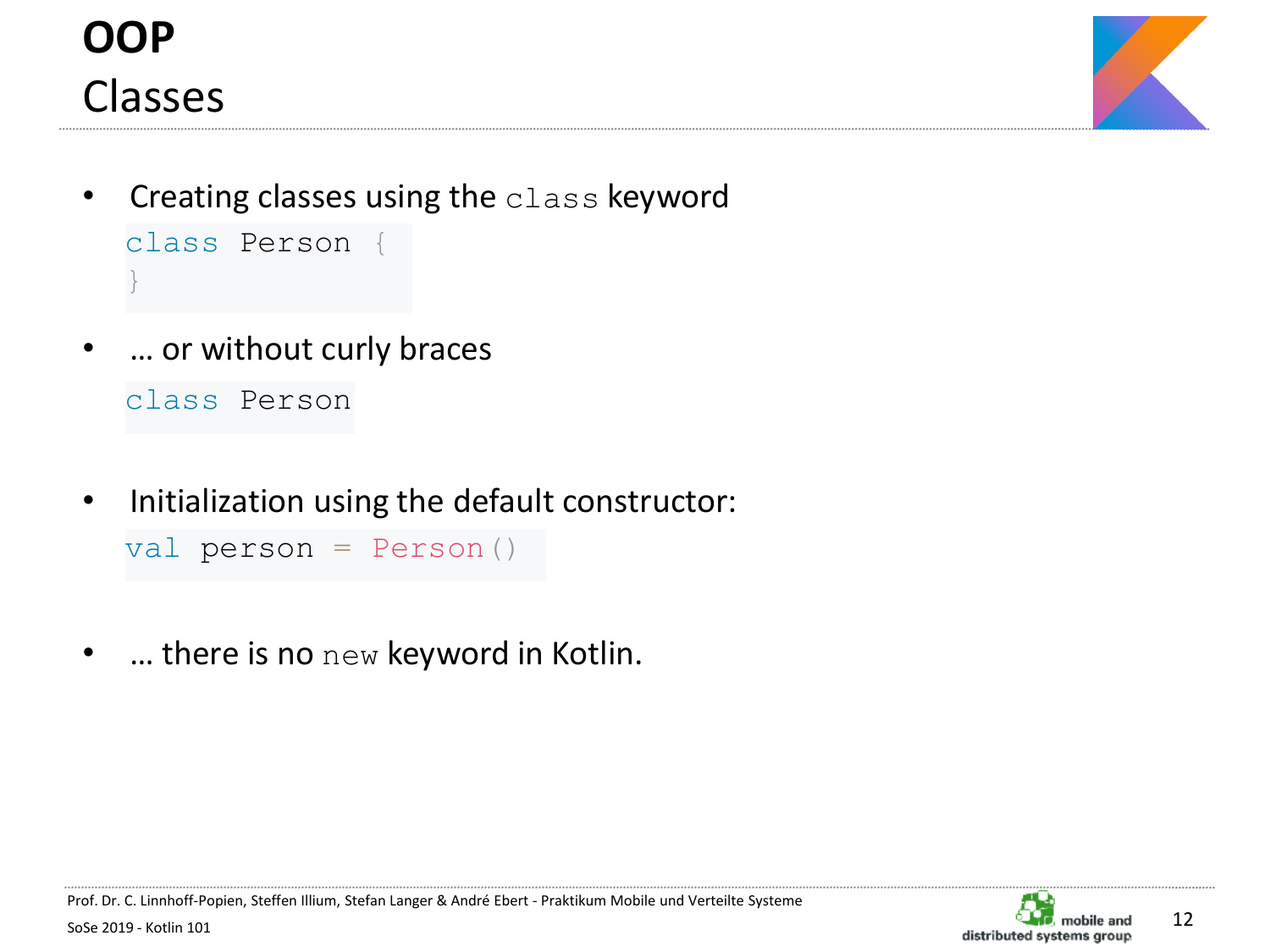## **OOP** Properties



Property declaration (member variables) using  $var / val$  keyword

```
class Person {
    // Properties or Member Variables
    var name: String 
}
```
- Does not compile: member Variables must be initialized!
- This can be solved by Default Values

```
class Person {
    var firstName: String = "Guest"
    var lastName: String = ""
}
```
• … or constructors

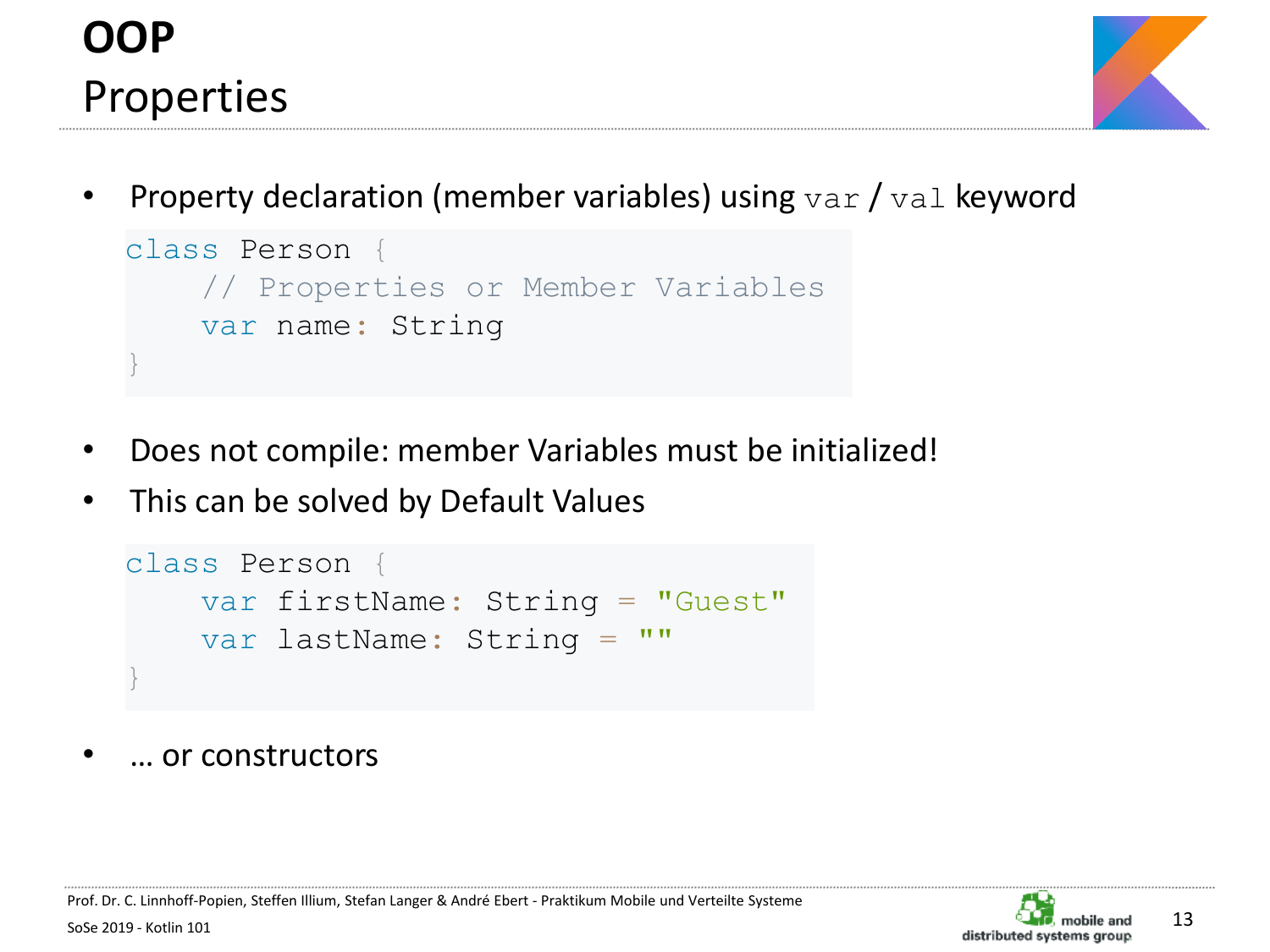# **OOP** Primary Constructors I



• Primary Constructors as part of the class header

class Person (firstName: String, lastName: String) { }

- List of **comma-separated parameters** with **type** modifiers
- constructor keyword if class has visible modifiers or annotations (like public, private, protected)

class Person constructor (firstName: String) { }

- Initialization Logic is written within the **initializer block**
- ... or directly declare them in class body itself.

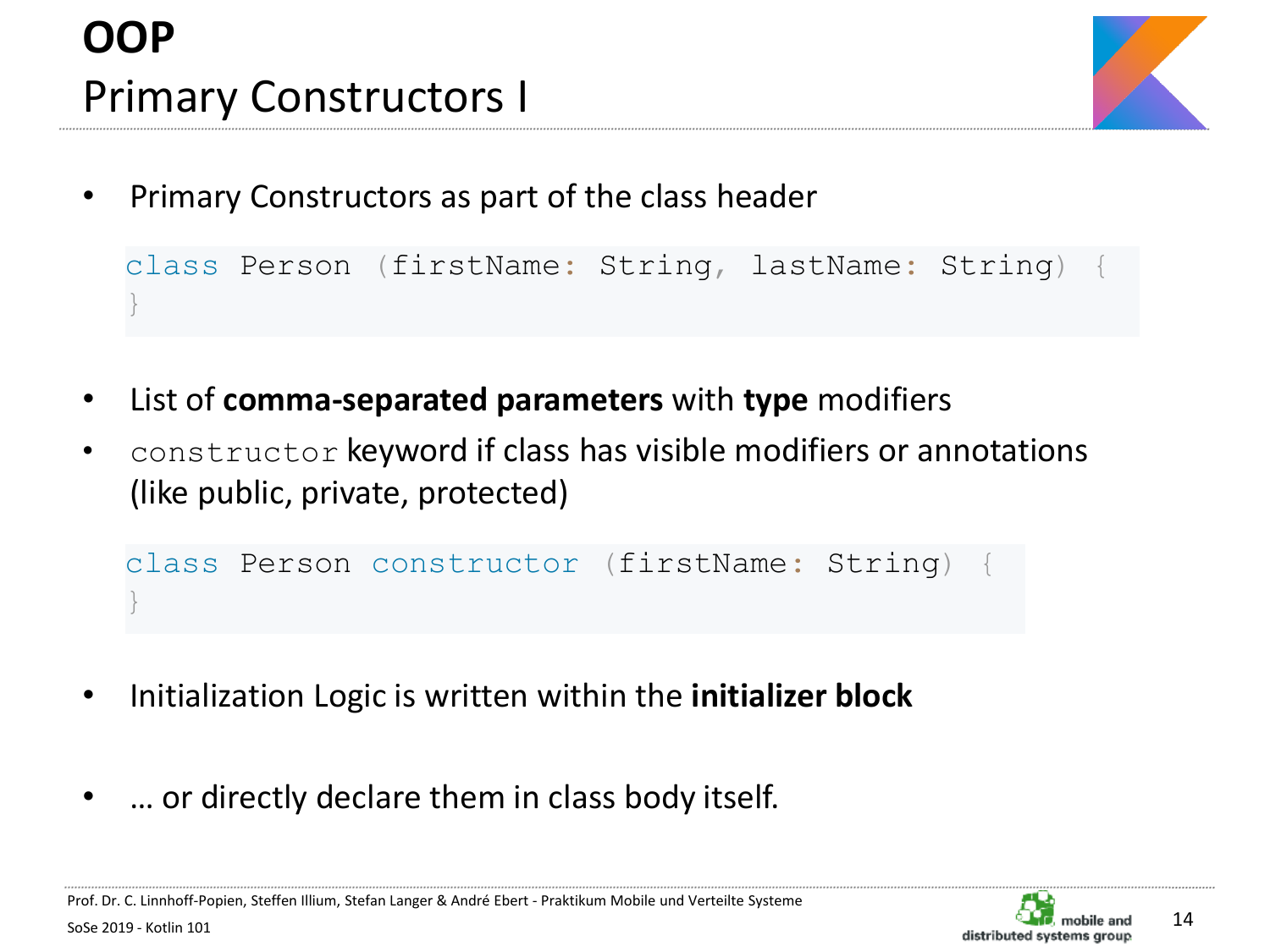

```
class Person ( firstName: String, lastName: String) {
    // Member Variables (Properties) of the class
   var firstName: String 
   var lastName: String 
    // Initializer Block
    init {
         this.firstName = firstNamethis.lastName = lastName
         println("Initialized a new Person object:")
         println("firstName = $firstName")
         println("lastName = $lastName")
    }
}
```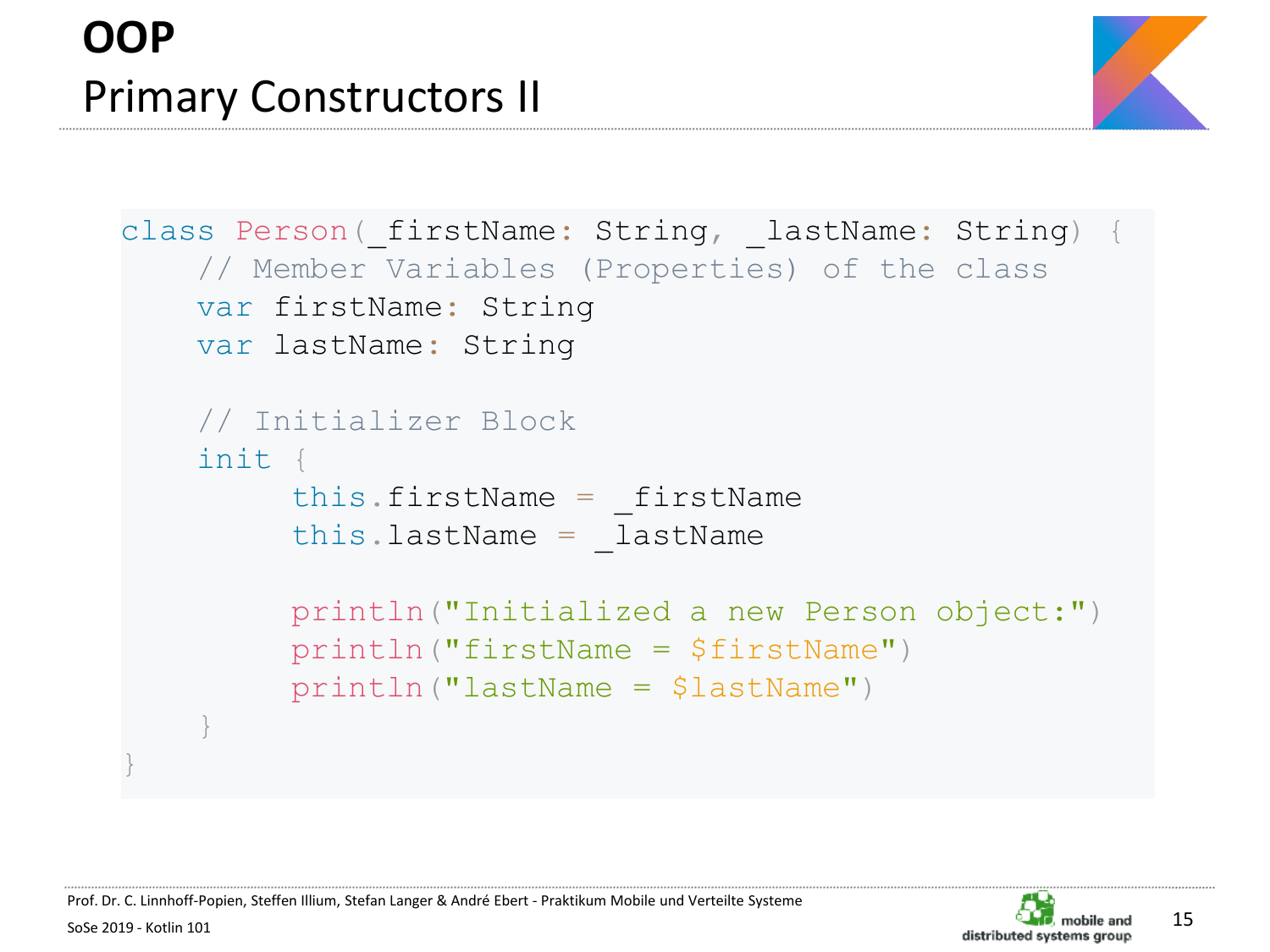

```
class Person ( firstName: String, lastName: String) {
    // Member Variables of the class
    var firstName = firstName
    var lastName = lastName
    // Initializer Block
    init {
         println("Initialized a new Person object:")
         println("firstName = $firstName")
         println("lastName = $lastName")
    }
}
```
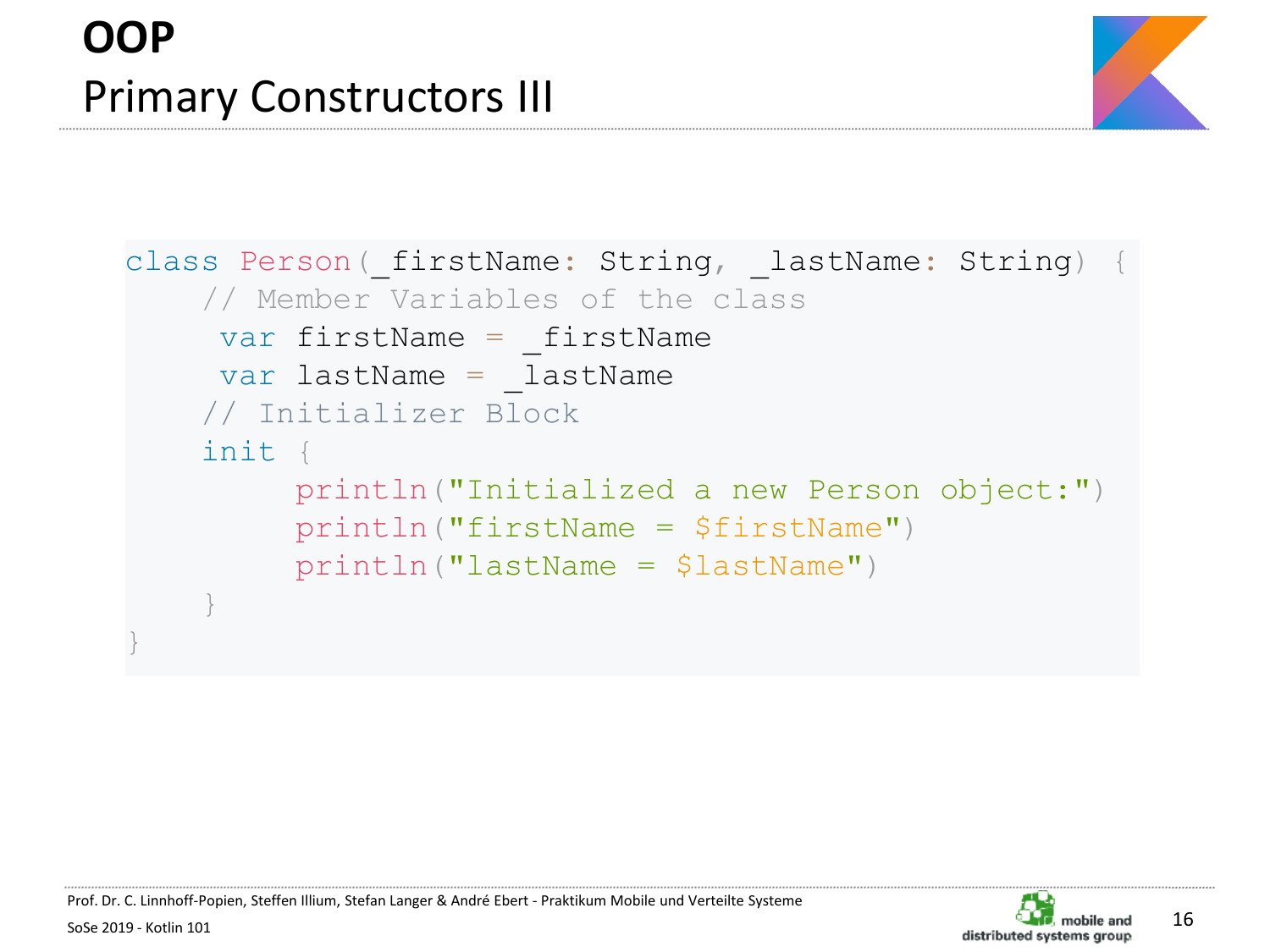# **OOP** Primary Constructors IV



- Using concise syntax for declaration and initialization of properties
- This can also include default values

```
class Person(var firstName: String = "Guest",
             var lastName: String = "") {
    // Initializer Block
    init {
         println("Initialized a new Person object:")
         println("firstName = $firstName")
         println("lastName = $lastName")
    }
}
```
• Object Creation with classes having default parameters

```
val person1 = Person("Jack", "Dorsey")
val person2 = Person("Jack")val person3 = Person()
```
Prof. Dr. C. Linnhoff-Popien, Steffen Illium, Stefan Langer & André Ebert - Praktikum Mobile und Verteilte Systeme

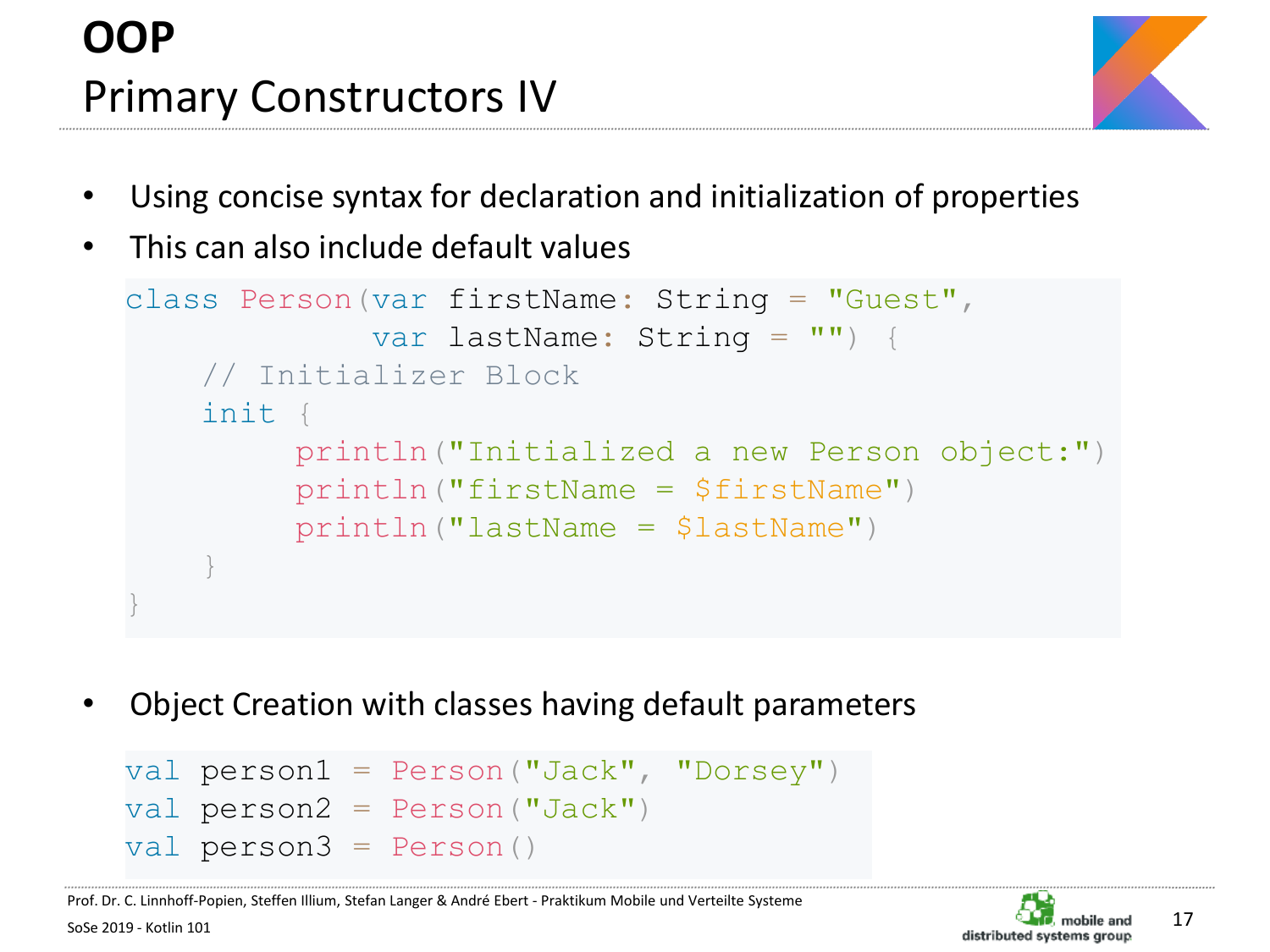### **OOP** Modifiers



- Visibility modifiers help us restrict the accessibility of classes, objects, constructors, functions or properties.
- There are four types of visibility modifiers in Kotlin:
	- public Anything that is declared public is **accessible everywhere**.
	- private A top-level function or class that is declared private can be accessed **only within the file** where it is declared.

Any member function, constructor, or property that is declared private is visible **only within the class** where it is declared.

- protected Any property or function declared as protected is accessible in the same class and its **subclasses**
- The default visibility for everything is public

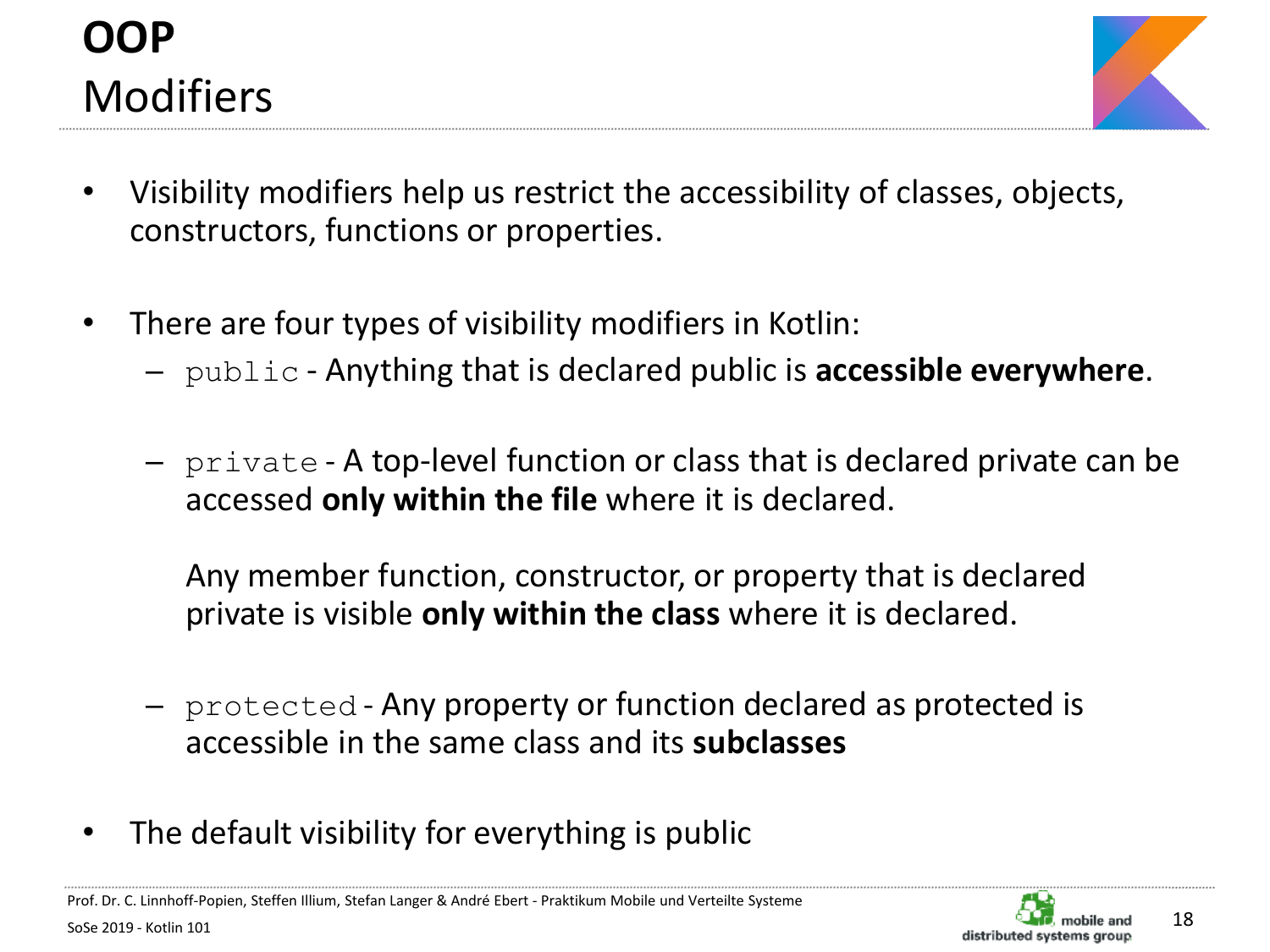# **OOP** Getters and Setters



- **No** need to define getters and setters for properties of an object
- Kotlin **automatically** generates an implicit getter and a setter for mutable properties, and a getter (only) of read-only properties.

```
val person = Person ("Sundar", "Pichai")
println(person.firstName) // Sundar
person.lastName = "Jobs"
println("Name = ${person}.firstName} ${person}.lastName")
// Sundar Jobs
```
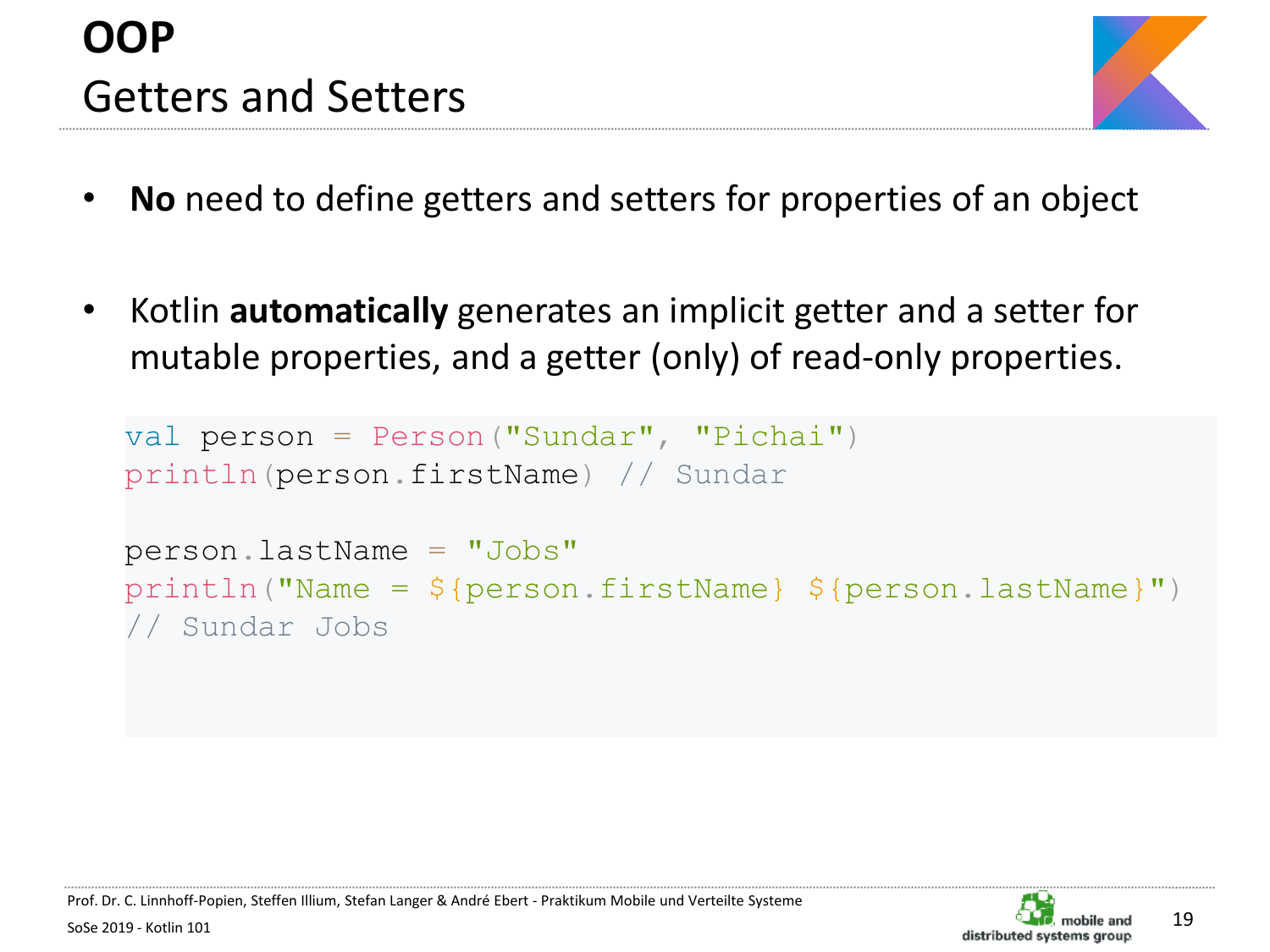# **OOP** Getters and Setters II



Example for public class creation with read-only properties:

```
class Student (val rollNumber: Int, val name: String)
val student = Student(1, "John")println(student.rollNumber)
println(student.name)
student.name = "Jack"
// Error: Val can not be assigned
```
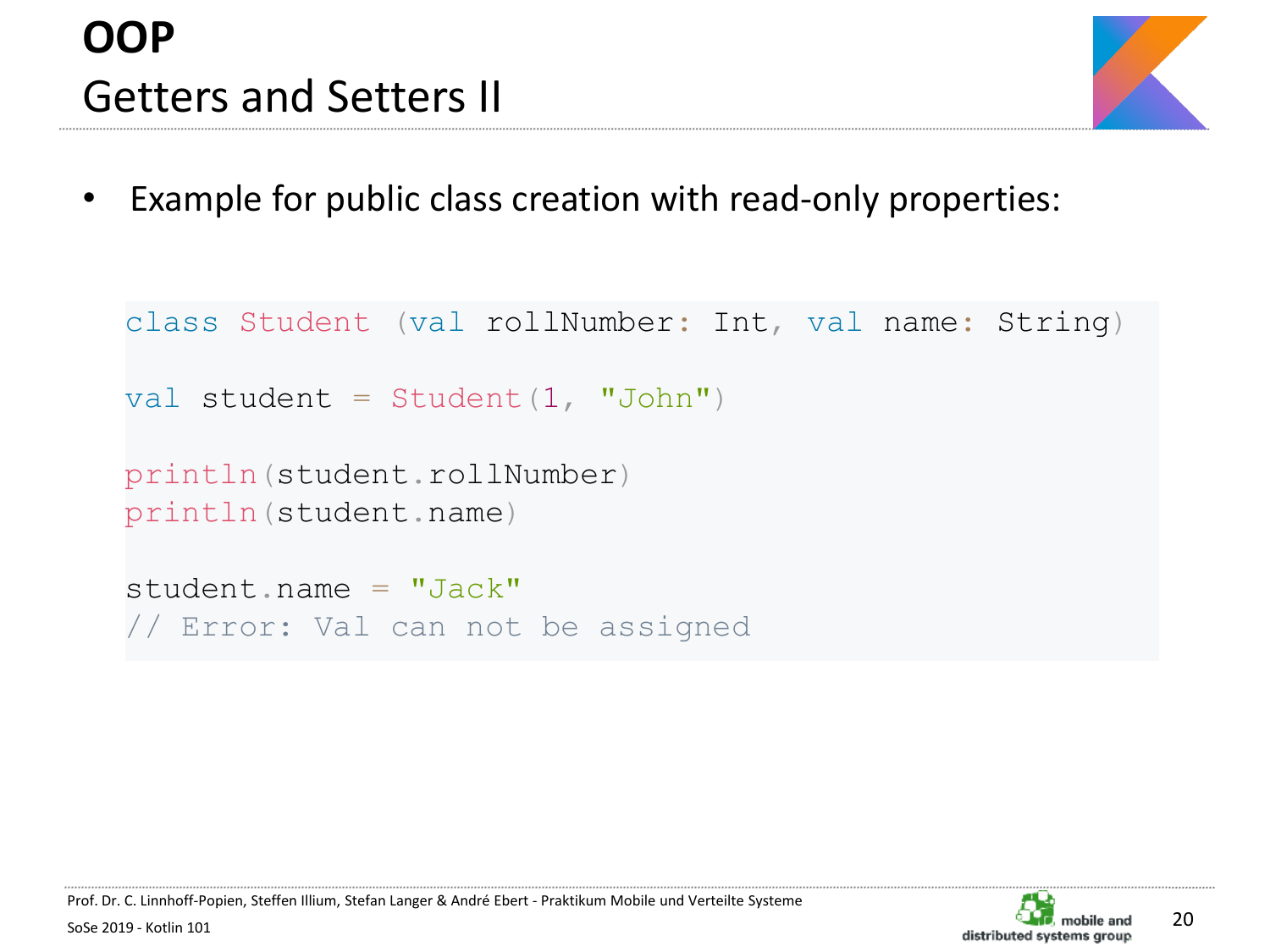# **OOP** Custom Getters and Setters



- Default definition of getters and setters.
- Notice the correct usage of value and field

```
class User(id: Int, name: String, age: Int) {
   val id: Int = idget() = fieldvar name: String = name
       qet() = fieldset(value) {
           field = value}
}
```
Field and value can be renamed

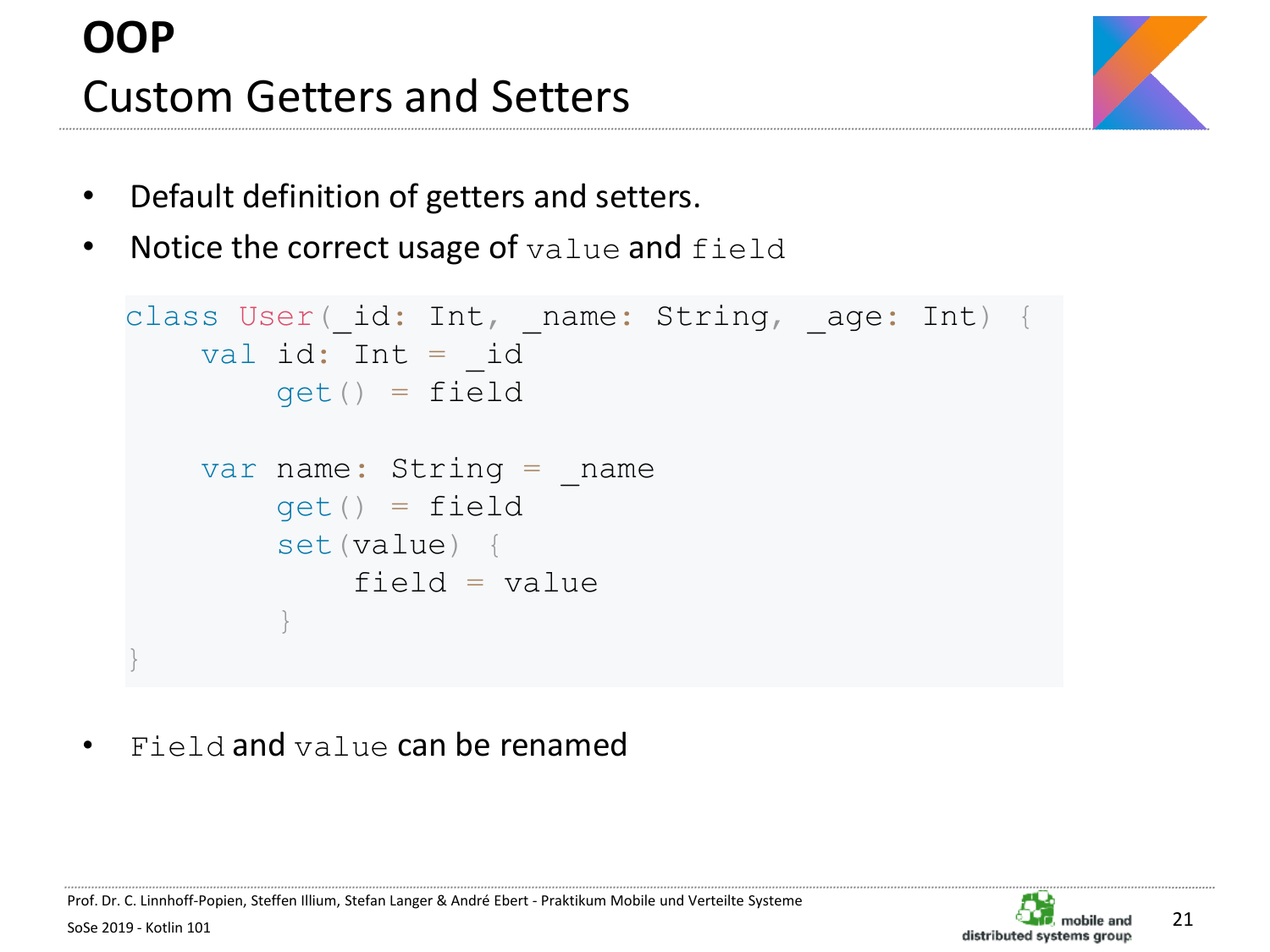# **OOP** Custom Getters and Setters II



```
class User(id: Int, name: String, age: Int) {
    val id: Int = idvar name: String = name
    // Custom Getter
    get() {
        return field.toUpperCase()
    }
    var age: Int = age// Custom Setter
    set(value) {
        field = if(value > 0) value else throw Illegal...
    }
}
val user = User(1, "Jack Sparrow", 44)user.age = -1// Throws IllegalArgumentException: Age to low
```
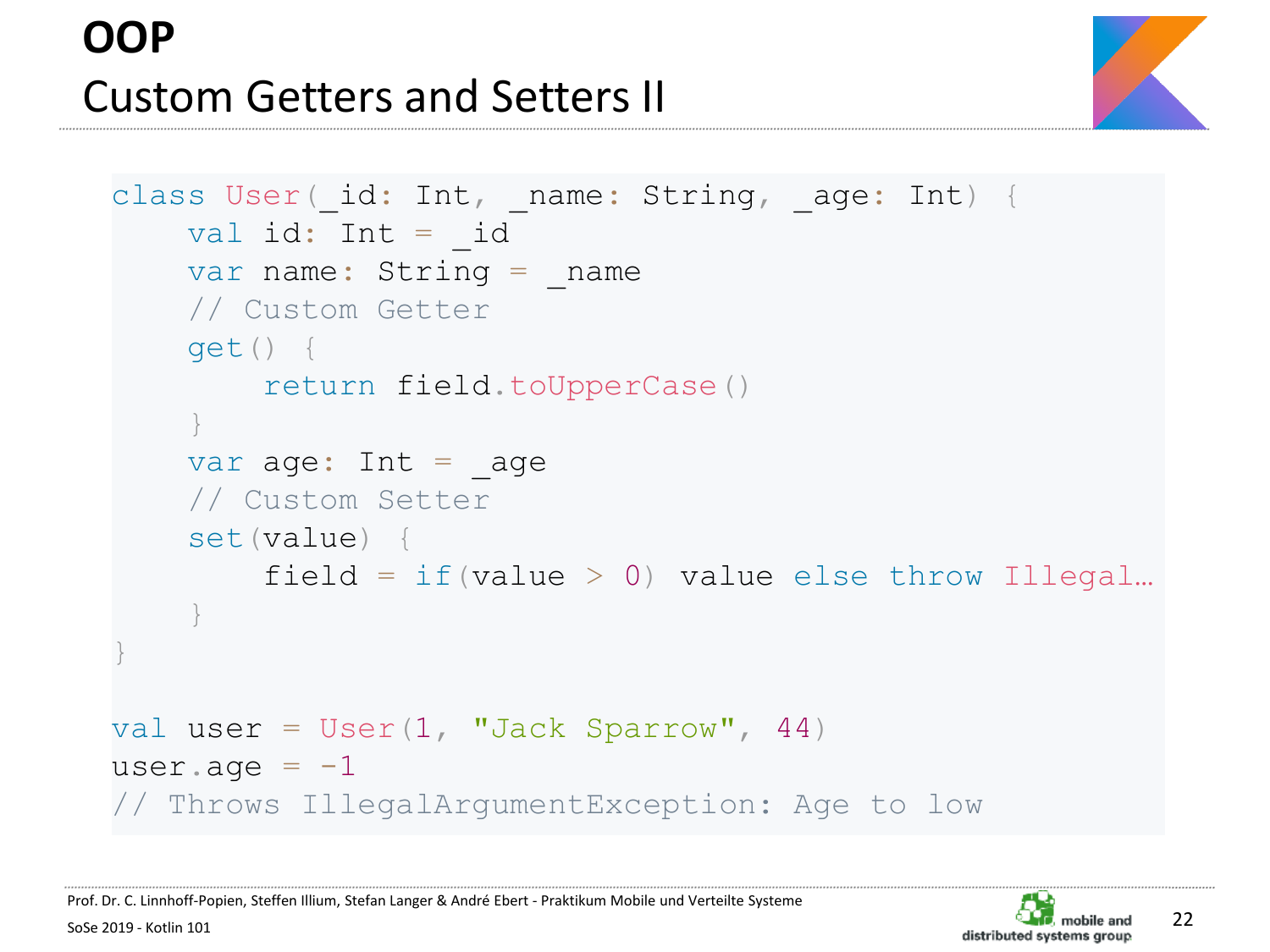### **OOP** Inheritance



- All the classes in Kotlin have a common base class called  $Any$
- Every class that you create in Kotlin implicitly inherits from  $Any$
- There are three methods which are always implemented:

```
package kotlin
/**
 * The root of the Kotlin class hierarchy. Every Kotlin class has [Any] as a superclass.
 */
public open class Any {
    public open operator fun equals(other: Any?): Boolean
    public open fun hashCode(): Int
    public open fun toString(): String
}
```
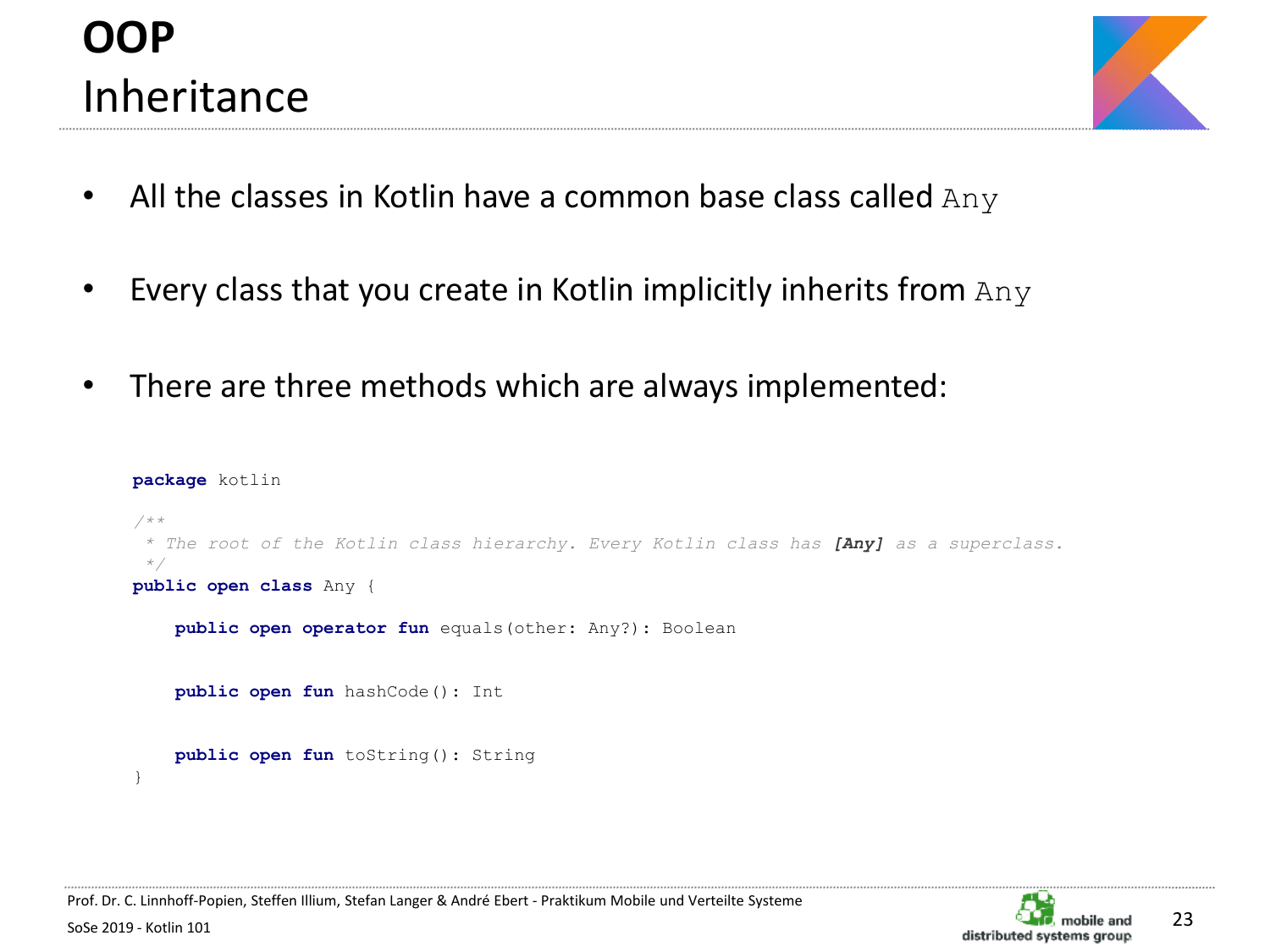# **OOP** Base and Derived classes



- Base classes have to be decorated with the open modifier
- Child classes have to initialize the parent class.

```
// Base class (Super class)
open class Computer { }
// Derived class (Sub class)
class Laptop: Computer() { }
```
• If the child class has a primary constructor, parent parameters must initialized in the class

```
// Child class (initializes the parent class)
class Laptop(name: String,
             brand: String,
             val batteryLife: Double) : Computer(name, brand) {
    // Class Body
 }
```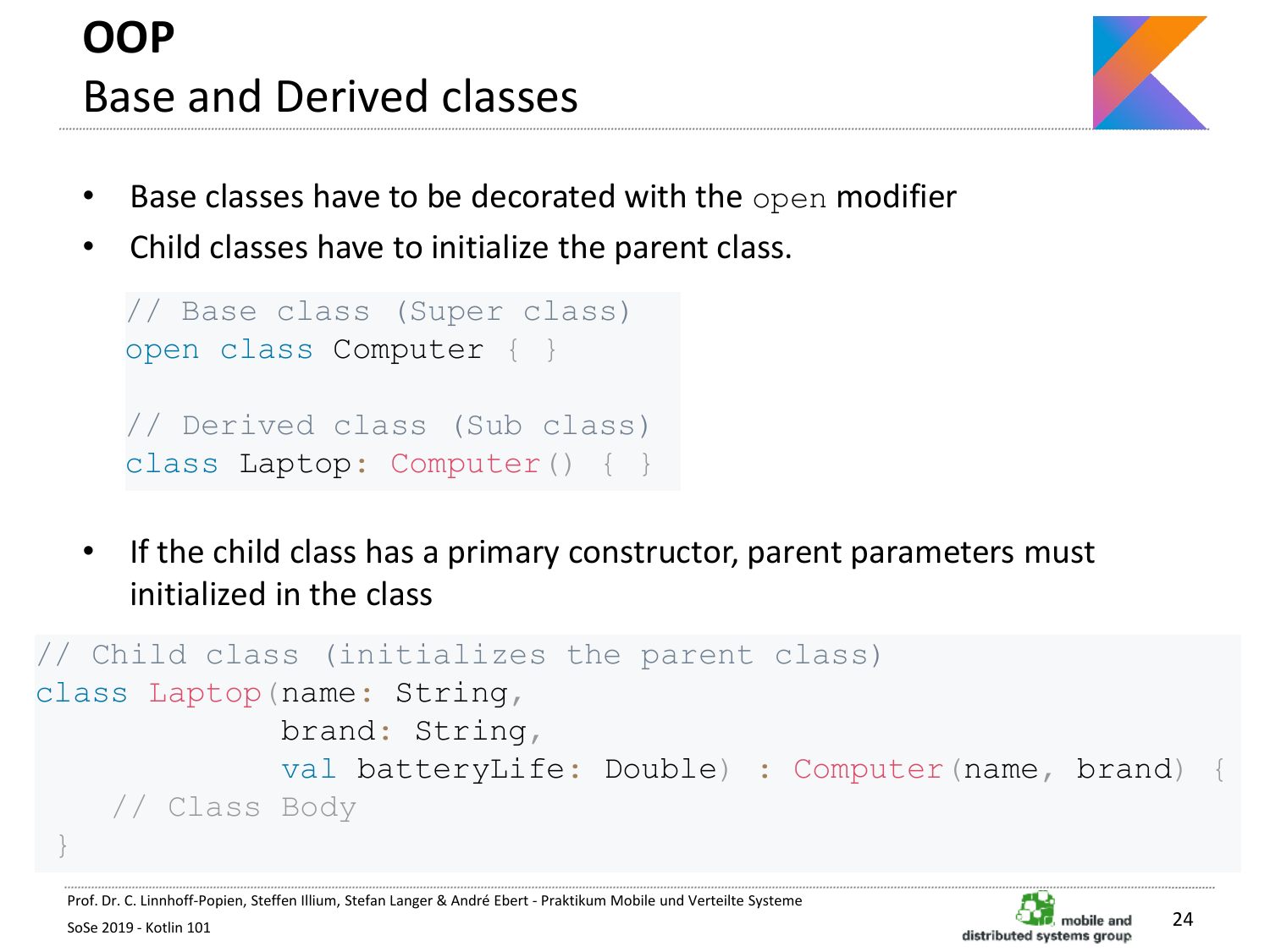

- Like classes, its members are also final by default.
- open modifier allows to override them
- Moreover, a child class has to use the override modifier to override a base class member

```
open class Teacher {
    open fun teach() {
        println("Teaching...")
    }
}
class MathsTeacher : Teacher() {
    override fun teach() {
        println("Teaching Maths...")
    }
}
```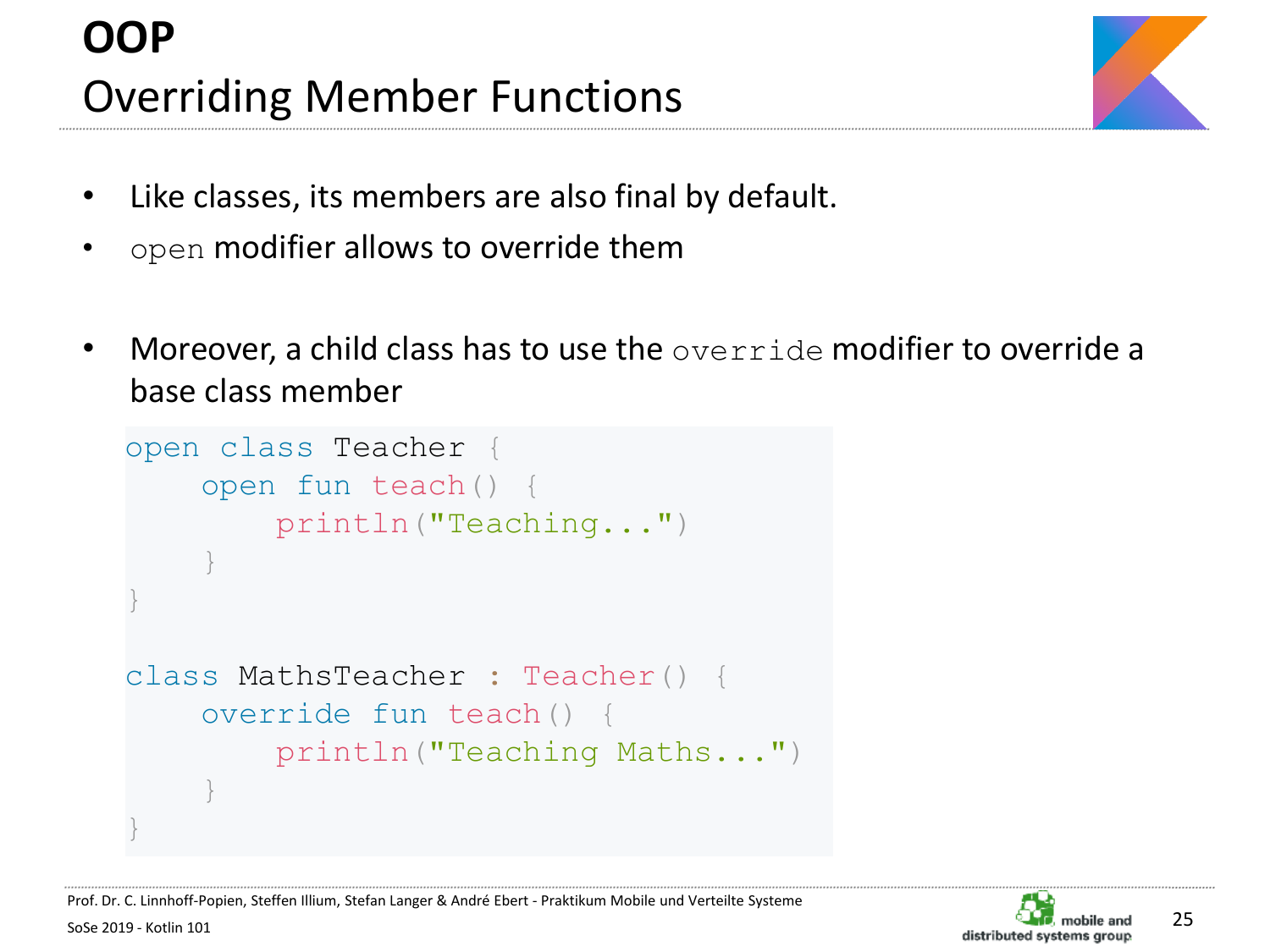# **OOP** Calling Super Properties



- Parent members are shadowed by the child class implementation
- Access possible by use of  $super()$  keyword in the child class

```
open class Employee {
    open val salary: Double = 10000.0
}
class Developer: Employee() {
    override var salary = super.salary + 10000.0
}
```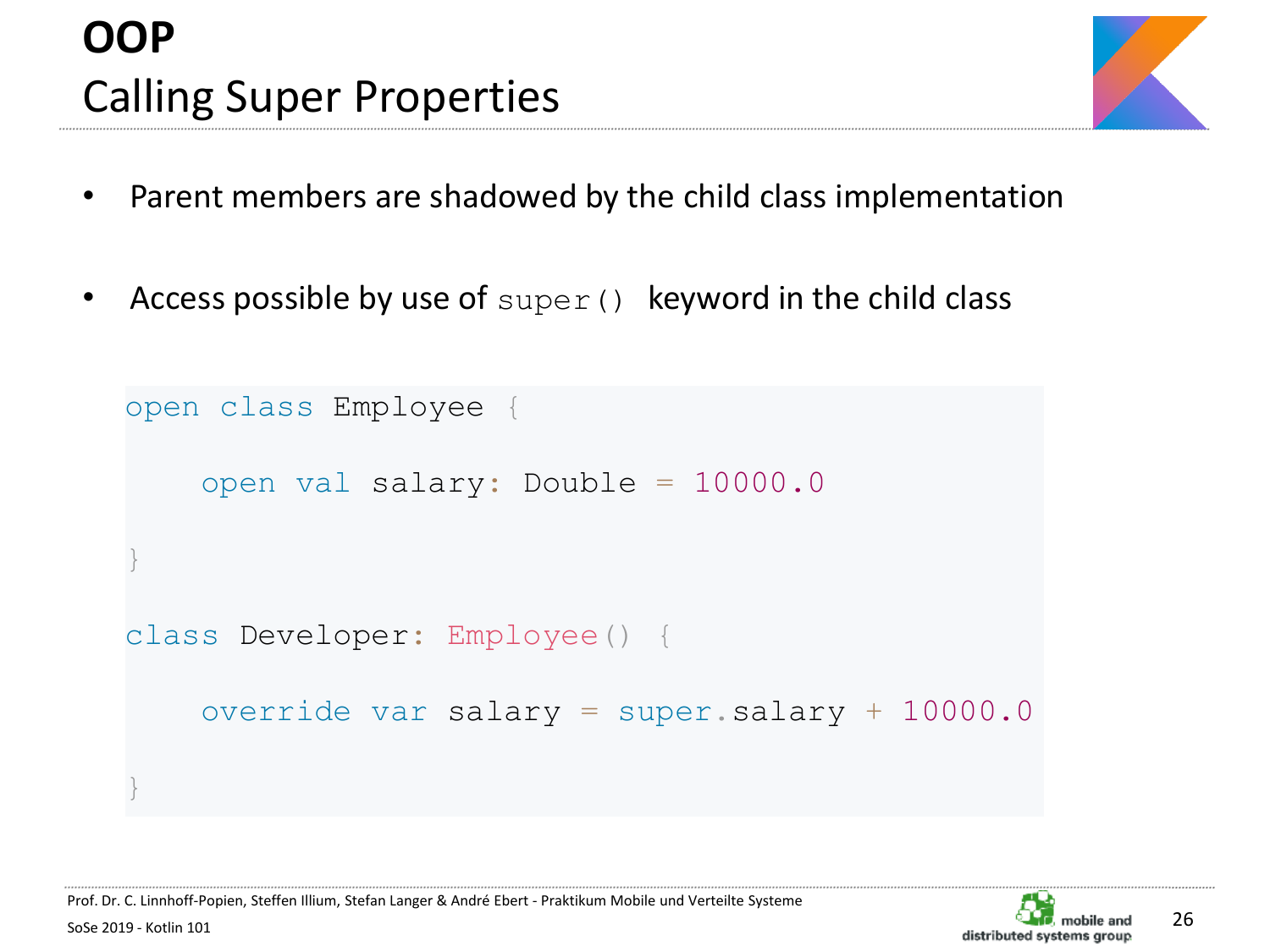# **OOP** Abstract Classes



- Declaration of abstract classes with the abstract keyword
- Explicit use of abstract keyword for abstract class members
- Any subclass that extends the abstract class must implement all of its abstract methods and properties, or the subclass should also be declared as abstract
- Abstract classes are open to be overridden by default
- The same applies for abstract class members
- Overriding non abstract class members again need the open modifier

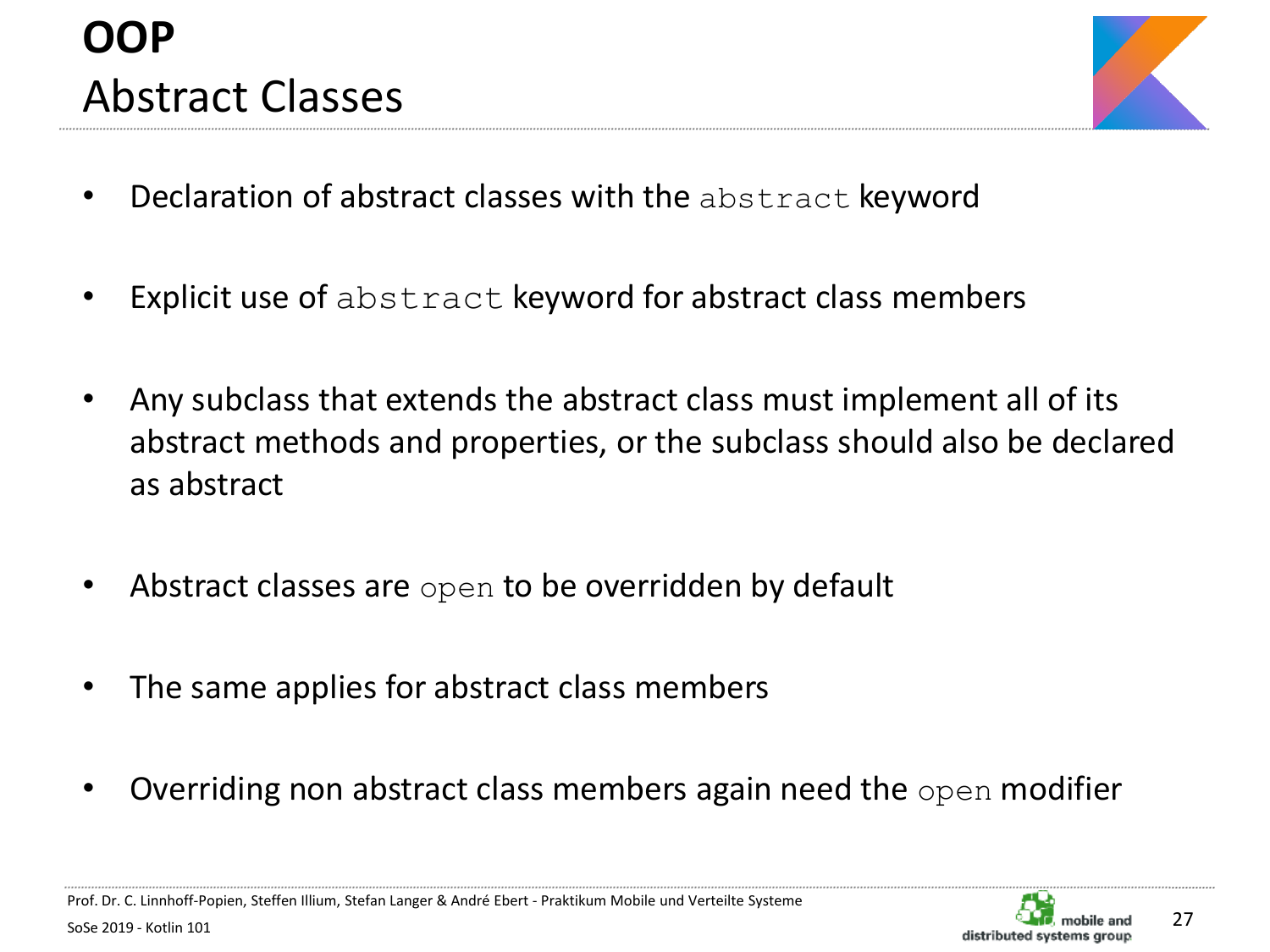# **OOP** Abstract Classes



#### • Example:

SoSe 2019 - Kotlin 101

}

```
abstract class Vehicle(val name: String,
                       val color: String,
                       val weight: Double) {
    // Abstract Property
    abstract var maxSpeed: Double 
    // Abstract Method
    abstract fun start()
    abstract fun stop()
    // Concrete (Non Abstract) Method
    open fun displayDetails() {
        println("Name: $name, Color: $color")
    }
```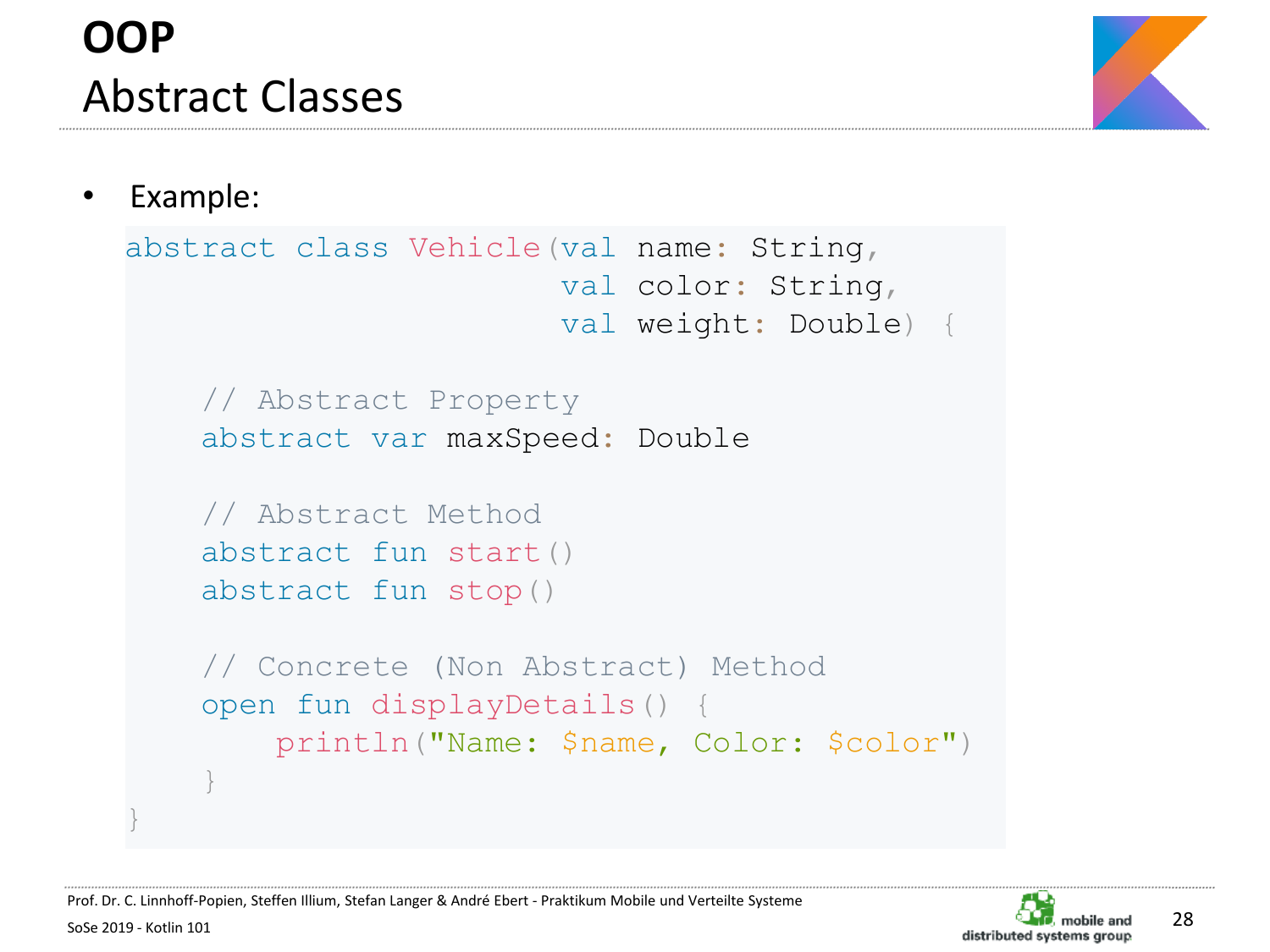# **Functions** Importing Package Functions



- Additional package member functions can be imported.
- They are referred to by the dot. Notation

```
import foo.Bar
// Bar is now accessible without qualification
```
• The import keyword is not restricted to importing classes; you can also use it to import other declarations:

```
// Bar is accessible
import foo.Bar
// bBar stands for 'bar.Bar'
import bar.Bar as bBar
```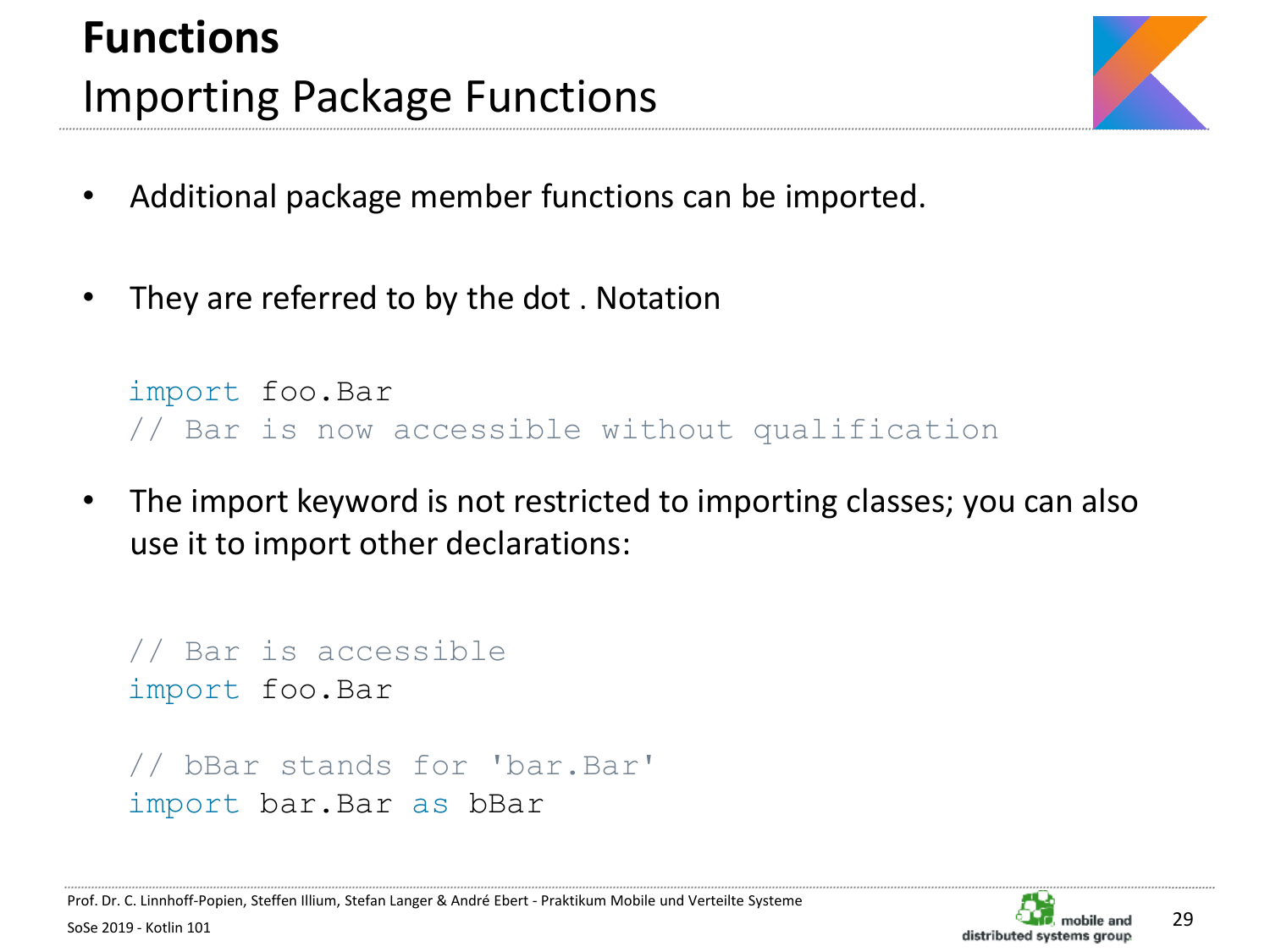### **Functions** Data Classes



• Data Classes automatically implement the standard boilerplate functions like getters, setters, equals, toString and hash functionality

data class Customer(val id: Long, val name: String)

equals():

```
val customer1 = Customer(1, "John")val customer2 = \text{Customer}(1, \text{ "John"})// Prints true
println(customer1.equals(customer2))
// Same as
println(customer1 == customer2)
```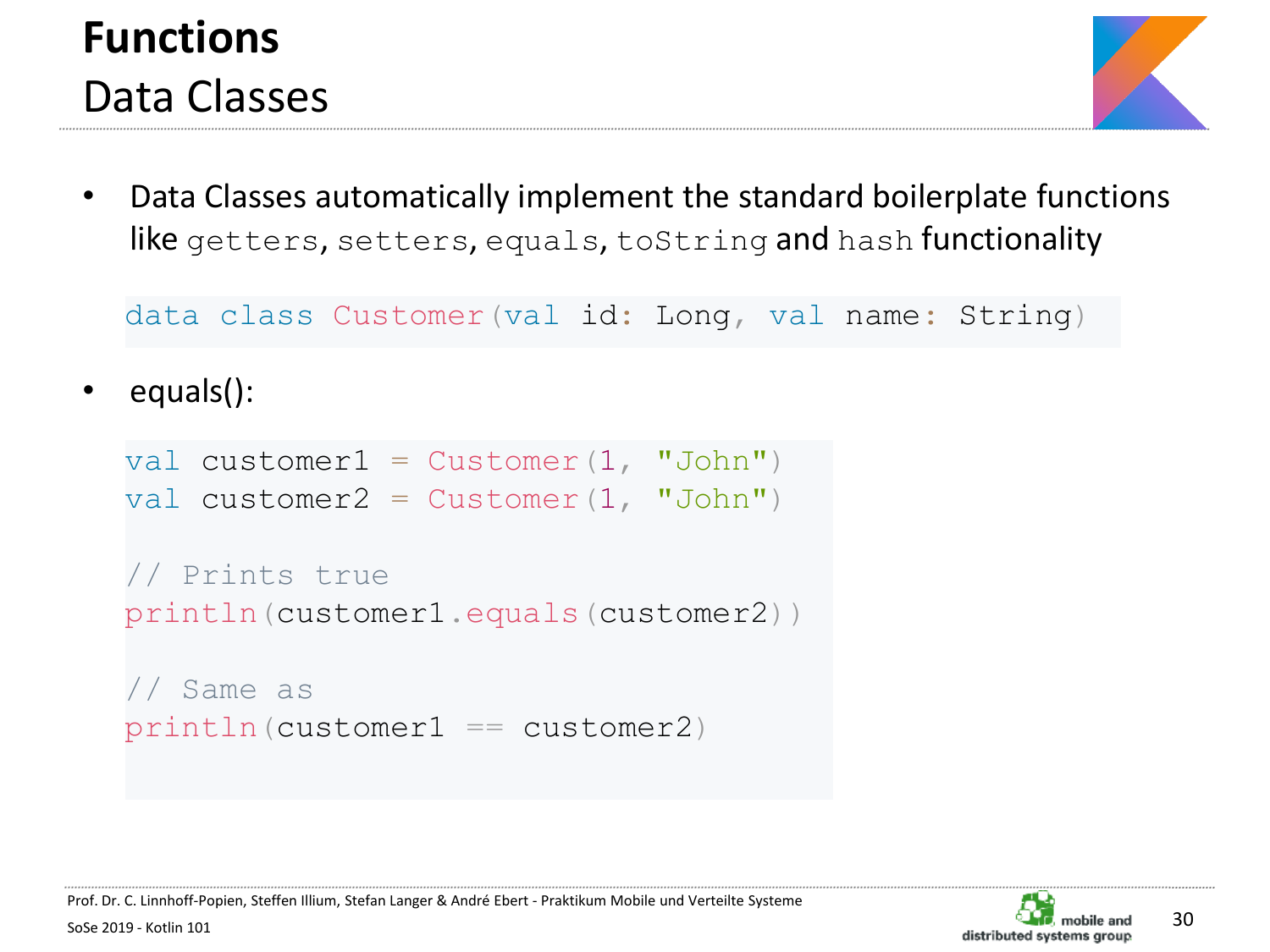

• toString():

```
val customer = \text{Customer}(2, \text{ "Robert"})println("Customer Details : $customer")
// Customer Details : Customer(id=2, name=Robert)
```
• copy():

```
val updatedCustomer = \text{customer}.\text{copy}(\text{name} = "James")
```

```
println("Customer : $customer")
println("Updated Customer : $updatedCustomer")
```

```
// Customer : Customer(id=2, name=Robert) 
// Updated Customer : Customer(id=2, name=James)
```